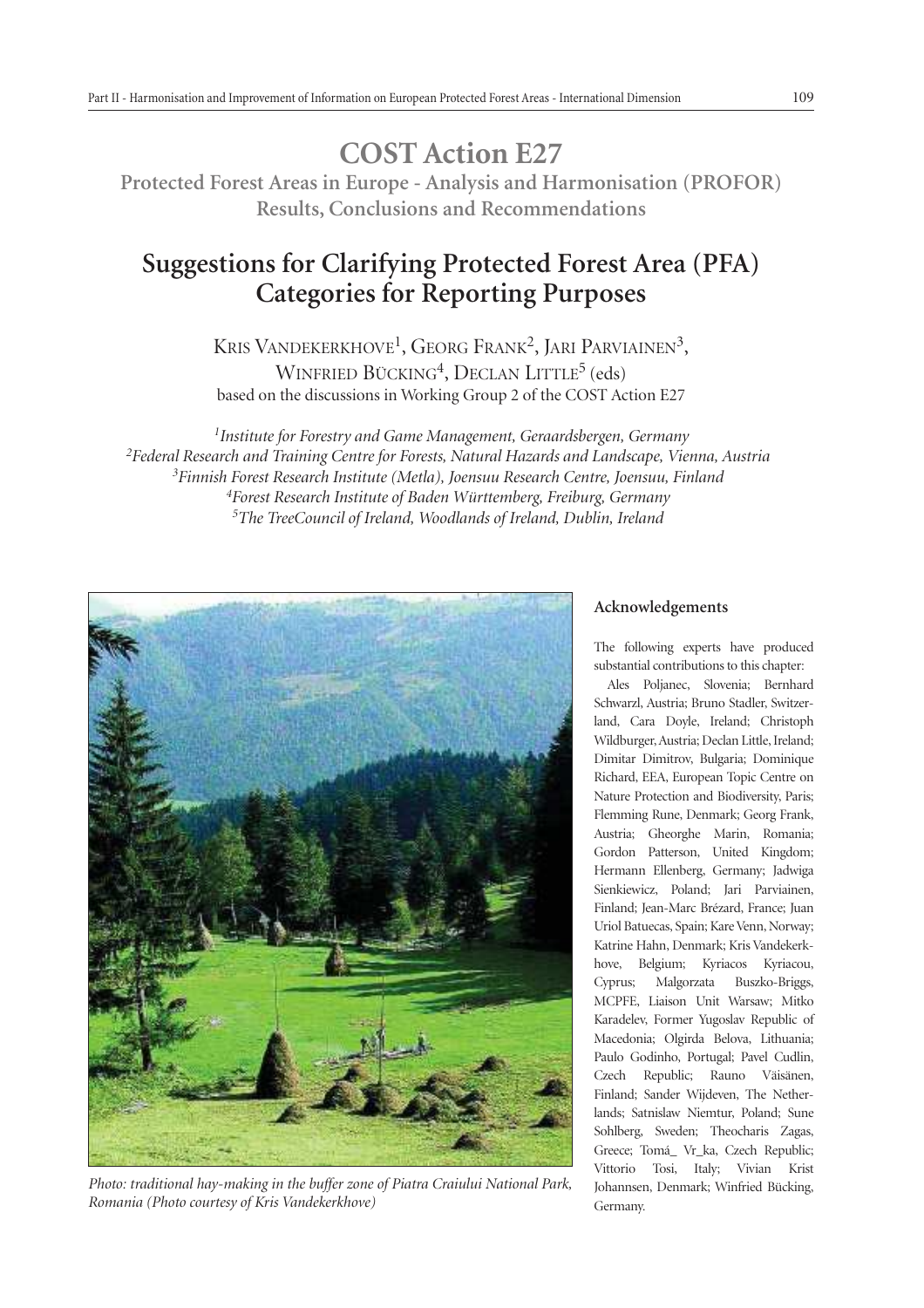## **1. General remarks**

This paper is based on the comparison of official statistics and results derived from the questionnaire circulated among the COST-Action E27 delegates, discussion ensued in COST-working group 2 'Harmonisation and improvement of information on European Protected Forest Areas – international dimension'. This resulted in a number of suggestions designed to improve the quality and comparability of the statistics that are derived from the two internationally endorsed systems for Protected (Forest) Areas, i.e.

- The Protected Area Management Categories of (IUCN, 1994), used (amongst others) in FRA 2000
- The MCPFE-Assessment Guidelines for PFA developed by the Vienna Liaison Unit of the Ministerial Conference on the protection of Forests in Europe (MCPFE, 2003).

The result of this work has been compiled in this paper.

Two COST Action E27-technical papers were also produced, which were designed to provide direct input to the IUCN and MCPFE processes. The technical paper relevant to the IUCN-classification system (Vandekerkhove (ed), 2004) was sent to the agency contracted by IUCN (i.e. Equilibrium) to produce a guidance paper on the use of IUCN Protected Area Categories for Forest Protected Areas' in the context of the IUCN project -'Speaking a Common Language' (Dudley & Phillips, 2006). The COST Action E27 technical paper with analysis and recommendations on reported figures and assessment guidelines for the reporting of PFAs using the MCPFE framework (Vandekerkhove et al. (eds.), 2005) was sent directly to the MCPFE Liaison Unit in Warsaw. After further editing and consultation, it accompanied the questionnaires for the MCPFE 2007 status assessment of Europe's forests, as an official MCPFE Information Document (Frank & Parviainen, 2006).

Before proceeding further, some important **preliminary remarks** are necessary:

- Both the IUCN system of Management Categories and the MCPFE Assessment Guidelines are considered in the context of classification of protection management intentions. It does not necessarily reflect the activities that are actually performed, allowed or tolerated in practise.
- Both classify management objectives and restrictions. They don't evaluate the actual quality and

conservation value of sites. Hence, a particular Class may include a wide range of forest types, with different degrees of naturalness (i.e. from pristine virgin forests to plantations) and varying biodiversity quality.

• Both classification systems (i.e. definitions, restrictions, etc.) are unlikely to be altered; they are internationally endorsed and widely accepted.

However, clarification and guidelines on the criteria that are used are required, when they are used for official PFA reporting purposes, in order to prevent ongoing discrepancies in interpretation. This paper attempts to provide guidance for more accurate interpretation thereby ensuring more harmonised assessments and reporting of PFAs, and in order to avoid current anomalies as a result of differences in interpretation.

# **2. Suggestions for the clarification of the reporting on statistics of PFAs in Europe when using IUCN-Categories on Protected Areas**

In this chapter, input from the country experts on the application of the Protected Area Management Categories developed by the International Union for Conservation of Nature (IUCN, 1994) for the reporting of statistics on PFAs is outlined. The primary objective is to provide better, more harmonised international statistics on PFAs.

# **2.1. Summary of the main results from the questionnaire**

- Of the 23 questionnaires received, only 3 countries reported data for all 6 IUCN-Categories. In most European countries, only 2 or 3 Categories occur, and often none if the Categories are interpreted in their strictest sense.
- In general, many Protected Area types don't really comply with any Category, and are often allocated to one general Category (i.e. Category IV).
- Categories II and IV were the most commonly reported, together with Category I (although some correspondents were a bit reluctant to use Category I, as it is not very clear how strictly its criteria should be interpreted).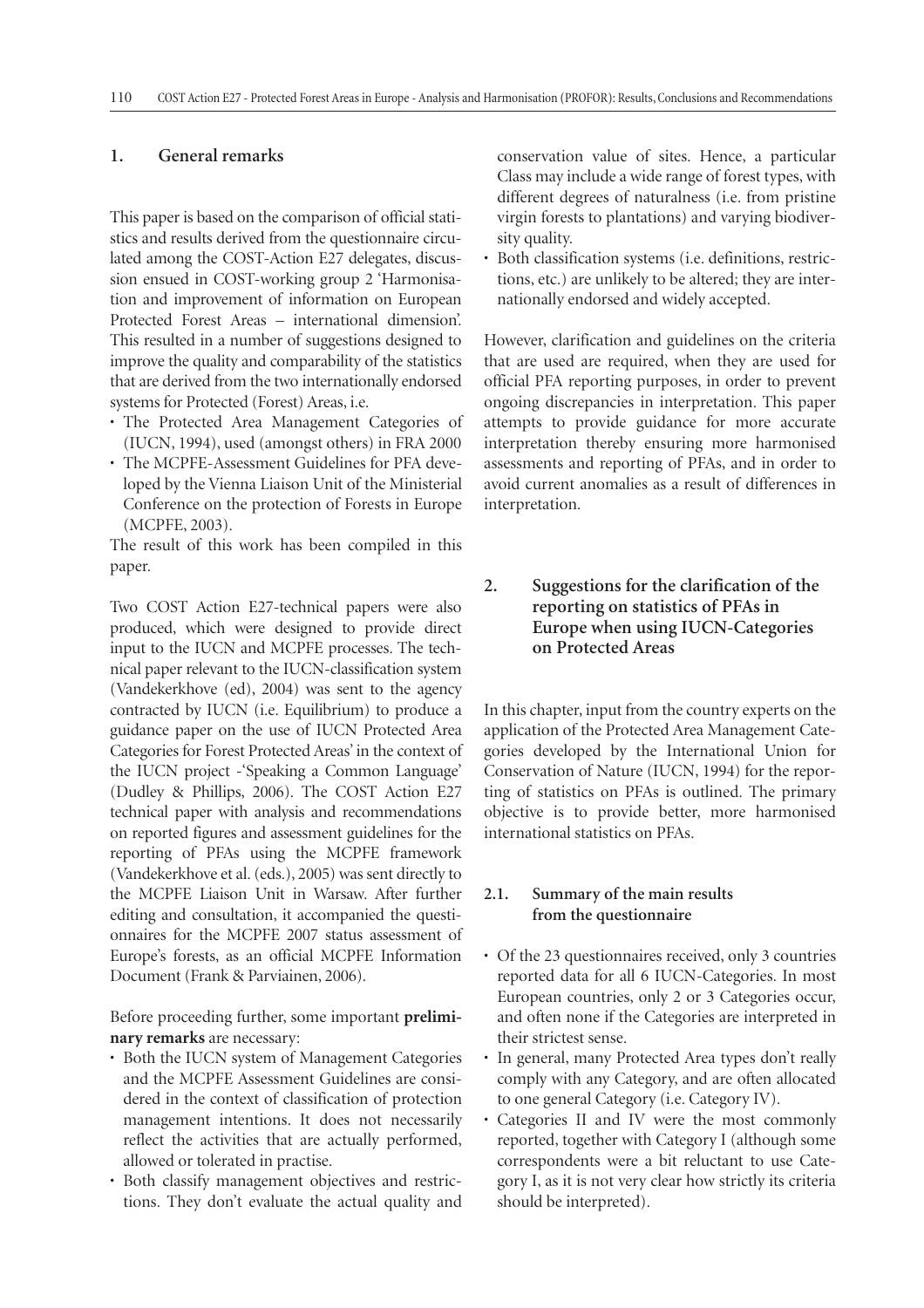- 18 of the 23 correspondents stated that the IUCNclassification of Management Categories is too strict and confusing for correct implementation in their country. Almost all representatives (i.e. 20 of 23) had a lot of difficulty with the meaning of Category VI. Most delegates did not know how to deal with this Category at all. Moreover, some suggested that all the forest in their country which is managed in a close-to-nature, sustainable manner - could fit comfortably into this Category.
- Most correspondents were uneasy regarding the categorisation of PFAs with specific local protection regimes. The following problems were commonly mentioned:
- There was much uncertainty regarding the size requirements for Protected Areas. The IUCNguidelines state that a Protected Area should be 'large enough for the functional development of the ecosystem' (IUCN, 1994). However, no minimum area is imposed or suggested by **IUCN**
- Protective forests don't fit into the classification system at all; in some countries, they are assigned to IUCN Category VI, although they do not comply specifically with its definition and criteria. In other countries, they are simply not reported at all.
- In many countries, numerous management guidelines and restrictions for conservation purposes are applied or even imposed in multifunctional forests. Some countries include such areas in Category VI, whilst others exclude them from the reported data.
- The IUCN classification system does not take into consideration the zoning of Protected Areas, resulting in different parts of individual PFAs fitting into more than one Category. The guidelines (IUCN, 1994) suggest assigning sites to the Category that corresponds with the largest proportion of the site. On the other hand, the Interpretation guidelines for Europe (Europarc & IUCN, 2000) state that where 'Multiple Classifications' occur, the areas belonging to different Categories should be 'identified separately for accounting and reporting purposes'. This contradiction should be removed, as it has important consequences on the reported figures (e.g. : up to half of the 'non-intervention' area in a country may be covered by National Parks core areas, which should, in total, be reported in Category V).
- There is uncertainty regarding the legal status for inclusion in the network, because of the expression 'or other effective means' in the general definition.
- Some activities such as hunting, fishing and reindeer husbandry predominate as diagnostic characteristics of the IUCN Categories, even though they often have a marginal (or even positive) effect on the ecosystem. In many cases, the current management may well allow for classification in Categories with stricter management criteria (Category I or II), but due to the presence of reindeer husbandry or 'subsistence hunting' (e.g. for Saami people) or 'open access to public', they must be assigned to other Categories, e.g. all the Protected Areas in Northern Finland are classified in Category VI because of reindeer husbandry. Consequently, Category VI includes a wide array of very different national types of Protected Areas ranging from strict nature reserves and national parks to protected peatlands and wilderness areas.
- Most correspondents concluded that the IUCN classification system appears to have been developed for continents and countries where large areas of pristine or natural landscape still persist. The system is more suitable for very large Protected Areas and does not readily allow for the assessment of small scale Protected Areas. It is too coarse for smaller areas, where due to the presence of population pressure, human impact is a factor in spite of protection measures and restrictions. Some of the IUCN- categories are therefore of limited use in Europe.
- Moreover, the classification system is very much subject to variable interpretation, and causes a lot of confusion: the differences between different Categories are not always very clear.

# **2.2. Recommendations for additional guidelines for better application of IUCN Categories in European PFA reporting processes**

## **2.2.1. General recommendations**

The IUCN Protected Area Management Categories were not specifically developed for the purpose of reporting statistics on PFAs in Europe, but to assist governments and others in designating protection areas for terrestrial and aquatic ecosystems.

Clarification and an interpretative guide are required if this classification system is to be used for statistical purposes. Simply extrapolating the existent Categories to the protection regimes in European countries is not possible, and results in the production of very vague datasets that cannot be used with confidence for comparative purposes.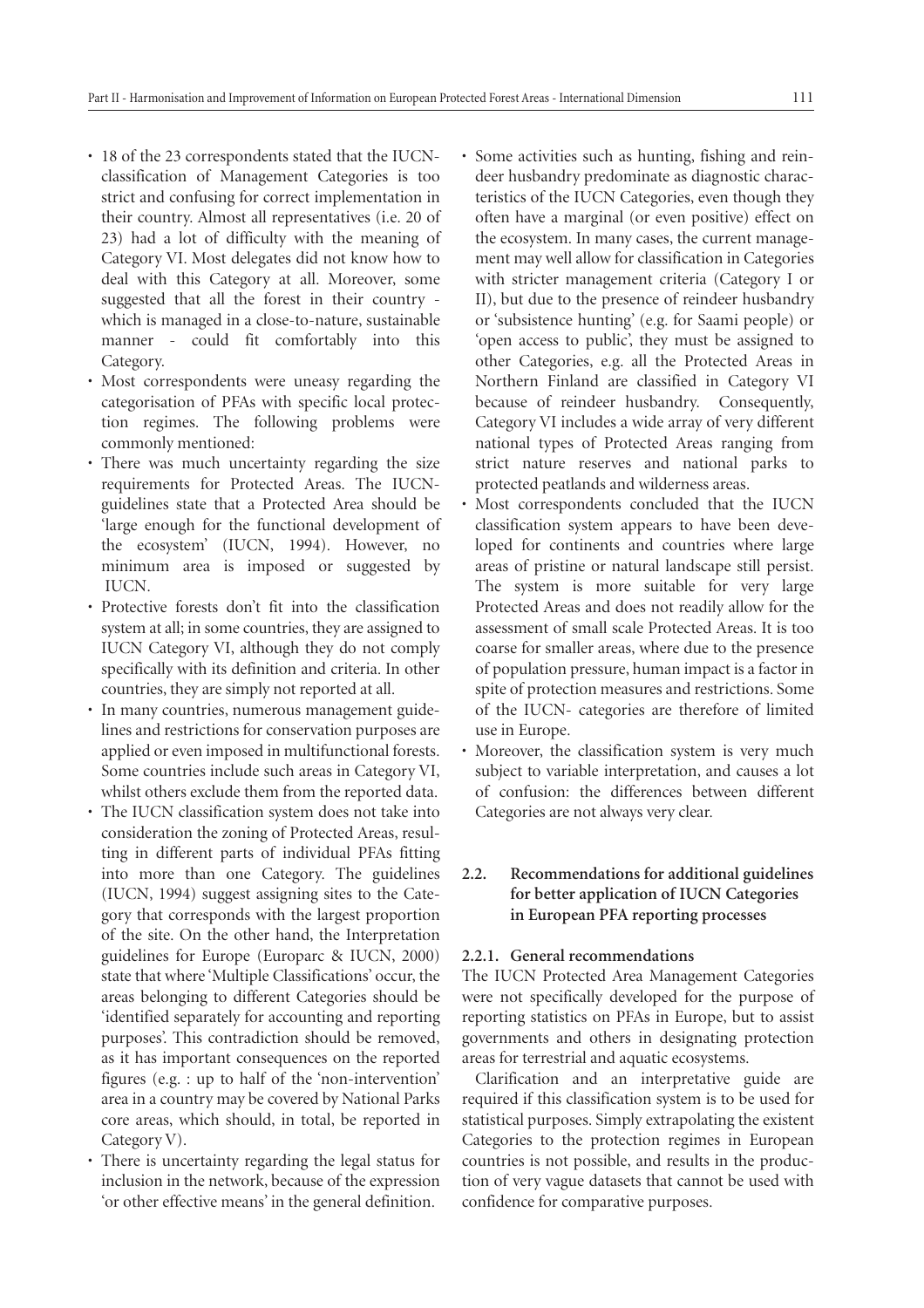

#### *Figure 1:*

*Illustration of the hierarchy involved between the over-arching definition and Categories of Protected Areas in the IUCN guidelines for Protected Area Management Categories. (taken from Dudley & Phillips, 2006)*

# **2.2.2. Stressing the hierarchy between the IUCN definition on Protected Areas and the Management Categories**

It is important to stress as a prerequisite that all sites should comply with the over-arching IUCN definition on Protected Areas, inherent in Categories I-VI. No site can be considered to be a Protected Area unless it meets the over-arching definition which is defined as: *an area of land and/or sea especially dedicated to the protection and maintenance of biological diversity, and of natural and associated cultural resources, and managed through legal or other effective means*.

Using this definition, IUCN further classifies Protected Areas into six Management Categories, ranging from strictly protected nature reserves to areas that combine biodiversity protection with a range of other functions, such as resource management and the protection of traditional human cultures.

According to IUCN all forests that don't have biodiversity conservation as their primary function and objective should be excluded from reporting procedures on PFAs. This principle is clearly illustrated Fig. 1 (Dudley & Phillips, 2006)*.*

If this prerequisite had been clearly stressed to the responsible national authorities at the outset of the TBFRA 2000 reporting process, this would have removed a lot of confusion, and would almost certainly have produced better, more comparable data.

The working group also endorses a strict interpretation of the overriding definition, i.e. forests (and in the wider sense all Protected Areas) reported in IUCN-Categories should always have conservation and enhancement of biodiversity/natural values as the primary goal. This should be guaranteed through legally binding, long term commitments, linked to national nature conservation programmes.

Hence, it should be emphasised at the outset that multifunctional forests should not be included in reporting statistics, even if nature conservation is of equal importance to other functions over the whole area, or even the main function in some parts of the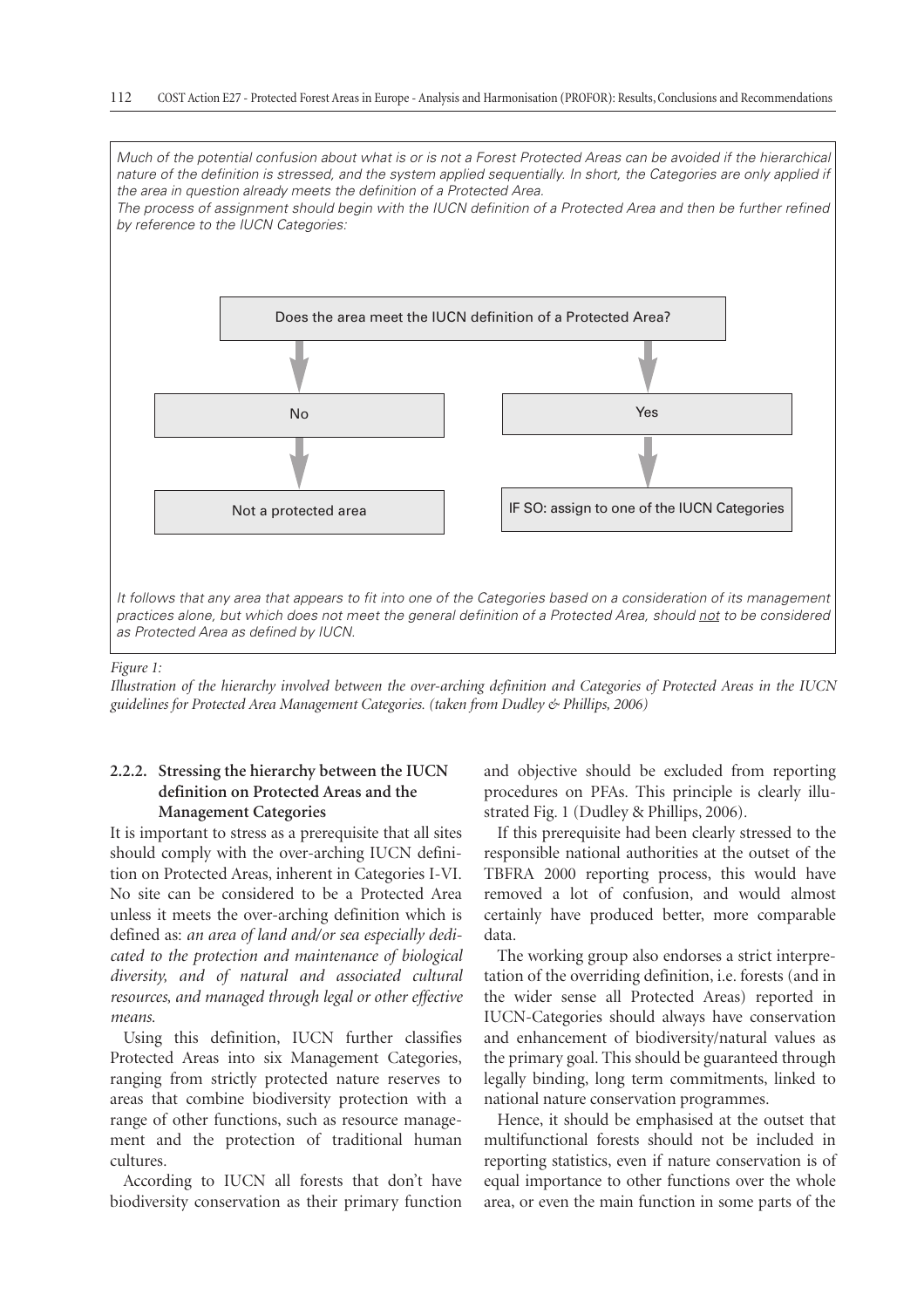area (key biotopes, etc.) as they do not comply with the over-arching definition of IUCN Protected Areas. Multifunctional forestry means that all functions are equally important, with primary objectives to be fulfilled, which vary depending on location within the forest area. In some parts, an economic function will predominate, in others the recreational function, etc., and in specific areas (i.e. vulnerable sites, rare and key biotopes), the conservation function will pertain, ensuring that these key-biotopes will receive adequate management. This may involve non-intervention (i.e. patches of swamp forest), or a specific management regime such as mowing or grazing in patches of heathland within the forest. These key biotopes and their management are an integral part of multifunctional forestry, and should not be 'segregated' for the purposes of reporting in PFAs statistics.

Consequently, areas set aside under specific certification programmes (i.e. FSC - min 5% of the area) are not compatible with the over-arching definition set by IUCN. Certification programmes are voluntary and can be revoked at any time; they don't require any long-term commitment and therefore don't comply with the overall requirement of 'protected through legal or other effective means'. Moreover, they are an integral part of multifunctional forest management which qualify as a requirement of the certification body as 'good forest practice'.

# **2.2.3. Remarks relevant to the IUCN definition of a Protected Area**

The working group expresses concern that the IUCN definition of a Protected Area looses some of its power and focus by including 'associated cultural resources', as this leaves it open to wide interpretation, resulting in the inclusion of all kinds of multi-functional and other site uses (be they traditional or otherwise).

The most important aspect to highlight is that it is quite unclear as to what should be included as 'legal *or other effective means*.' It follows that 'other means' need to be indefinite and stipulated in official documents (i.e. management plans, etc.). However, most management plans have a timeframe of 10-20 years, after which management practices and even management objectives may be altered or modified. Moreover, management plans are commonly considered to be 'supporting technical documents' that provide guidance to management though may not necessarily include clear and enforceable commitments.

In many countries conservation objectives are also encouraged through protective ownership, (e.g. conservation trusts or state and local authorities), conservation management grant schemes, management plans for designated sites, etc. It should be clarified whether these should be included as 'legal or other effective means'.

Regarding the 'legal basis' for inclusion in the reporting process, MCPFE Assessment Guidelines (see below) appear stricter than the IUCN system. Management plans alone are not considered to provide sufficient 'legal basis' for inclusion, as they are only an implementation tool toward the conservation objective. Inclusion of management plans can only occur if they are associated with an explicit, legally binding designation.

A similar situation arises with forests where grant schemes and other state incentives that focus on conservation and enhancement of biodiversity are applicable, provided an agreed management plan is implemented. Although they can be very effective in addressing biodiversity management requirements, they are essentially voluntary in the sense that owners are often not compelled to carry out every action stated in the management plan if they decide not to.

Therefore it would be useful for IUCN to produce a document that clearly defines the criteria that must be fulfilled in order to comply with 'legal or other effective means'.

**2.2.4. Definition of size criteria for 'minimal area'** In the IUCN system it is stated that '*the areas should be large enough to allow the ecosystem to fully develop' (IUCN, 1994).* However, no guideline size criteria are provided as to the minimal area that should be considered. Potentially, every country may have its own interpretation of what this lower limit should be. This lower limit may not be absolute but dependent on local/ regional features or even site conditions.

Moreover, in densely populated areas, where valuable natural sites comprise small fragmented relics, there is little choice as to what the size of a protected site should be. The absence of clear guidelines on 'minimum size criteria' for sites is reported to be a major cause of uncertainty on the inclusion of certain national protection categories (e.g. strict forest reserves in many European countries apparently fulfil all other requirements of Category I, but are often smaller that 50 ha).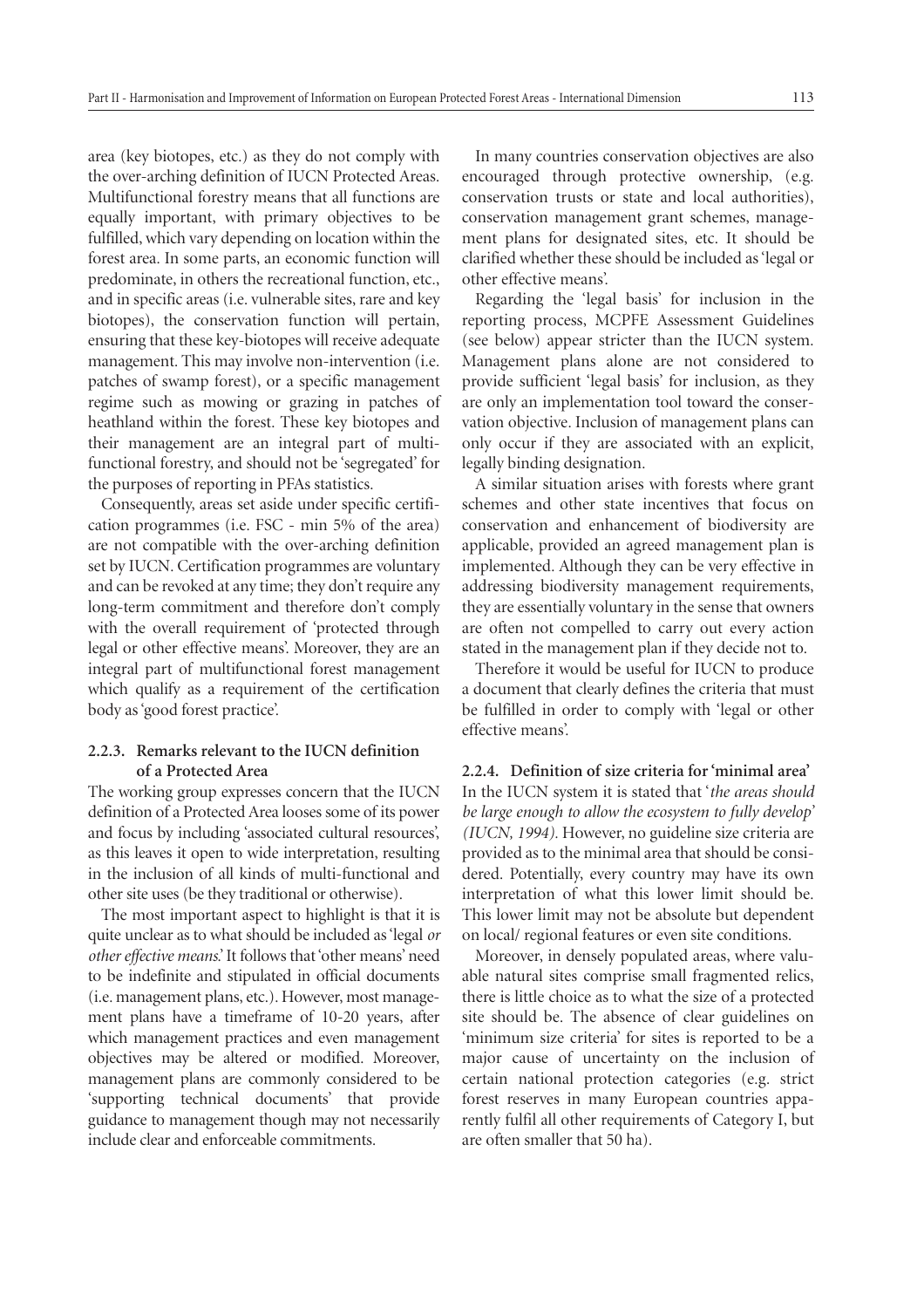# **2.3. Using the UNECE/FAO definition of forest in combination with the IUCN definition of Protected Area to produce reliable and comparable statistics on PFAs in Europe**

The UNECE/FAO definition of a 'forest' (FAO, 1998) is quite simple and straightforward :

*'Land with tree crown cover (or equivalent stocking level) of more than 10 percent and area of more than 0.5 ha. The trees should be able to reach a minimum height of 5 m at maturity in situ. It may consist either of closed forest formations where trees of various storeys and undergrowth cover a high proportion of the ground, or open forest formations with a continuous vegetation cover in which tree crown cover exceeds 10 per cent. Young natural stands and all plantations established for forestry purposes which have yet to reach a crown density of 10 percent or tree height of 5 m are included under forest, as are areas normally forming part of the forest area which are temporarily unstocked as a result of human intervention or natural causes but which are expected to revert to forest.'*

This definition may be criticised as inadequate for the purposes of biodiversity reporting since it doesn't make any difference between natural forest and plantation, but the criteria have considerable merit since:

- they are universal and widely accepted within the International forestry community
- they are very simple and unambiguous: although not always easy to measure, the criteria are clear and are not open to interpretation: 10% coverage; 0,5 ha; 20 m wide are universal measures.

In order to avoid any further confusion a strict and straightforward approach is recommended. The reported figures should be the simple intersect between boundaries of the officially Protected Area regimes, and the area of 'forest' defined according to FAO-definition (see also Chapter 6.2 of this volume). The working group rejects firmly the suggestion of a posteriori exclusion or inclusion of certain forests based on qualitative criteria or specific local objectives, as suggested in the WCPA Best Practice guidance paper on forests and Protected Areas (Dudley & Phillips, 2006).<sup>1</sup>

The Working Group stresses the importance of a fundamental principle in the development and application of the classification system, namely that assignment is on the basis of the management objective, including levels of protection, restrictions on use, etc. The classification is thus made disregarding the actual ecological value of sites, or the effectiveness of implemented management objectives. This was also clearly outlined in the WCPA guidance paper (Dudley & Phillips, 2006). '*This means that candidate Protected Areas are assigned an IUCN Category according to the purposes set out in legislation, management plans or other means. They are naither determined according to the governance and management arrangements nor the ownership of land and water. Nor is the assignment a statement of the effectiveness of the management of the Protected Area. This rule applies to Forest Protected Areas just as much as to any other kind of Protected Area.'*

There are no compelling arguments to exclude certain types of forest from the reported data if the management intention is nature conservation. If a plantation is included in an IUCN Protected Area (i.e. as it fulfils the basic requirements of a Protected Area), it should consequently be reported in the statistics.

When a forest (be it a natural forest or a plantation) is managed for management objectives other than biological diversity, it should be excluded from the statistics of IUCN Protected Areas at the outset. Hence, any debate on excluding it afterwards when finalising statistics on forests will not arise.

In some cases, protected areas may include a minority of areas where other primary functions pertain (i.e. built up areas, roads, patches of arable land or forests that provide firewood for local communities). Excluding them from the total area would result in the area being broken up. Although they may have a low biological value, and be managed for other purposes, patches within Protected Areas should not be subtracted when delineating boundaries and reporting on the size of PAs, as they are considered crucial to the 'integrity' of the site. Therefore, a consistent approach should be adopted for forest stands with other primary functions and/or low biological value that are inside Protected Areas.

Another argument for adopting the straightforward approach recommended is the feasibility and practicality of same. Even if the restrictions within the current system are clarified and refined further in order to avoid divergent interpretation, it will be difficult to produce reliable data. For some countries

<sup>&</sup>lt;sup>1</sup> In this document it is suggested to exclude planted forests that are managed for production which are present within the boundaries of a site that complies with the over-arching definition.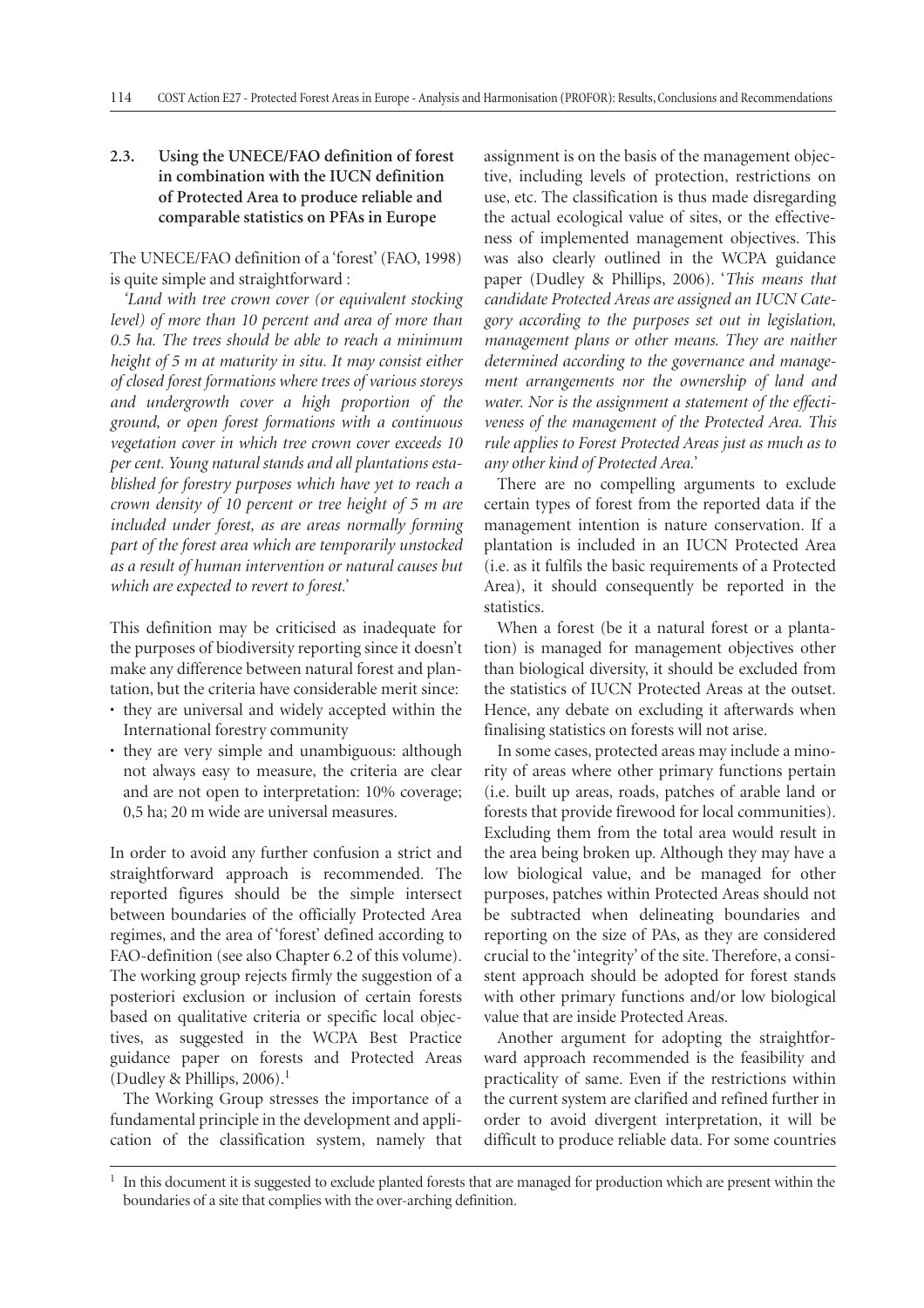the most basic overlay of 'forest' with 'Protected Area' causes problems due to the lack of detailed information. As many countries don't have detailed statistics of the different classes of naturalness to be found in their Protected Areas, more complex and selective overlays will prove to be impossible or unreliable.

The production of detailed information as described should be a component of a separate assessment of the 'status' of Protected Areas. More detailed assessments of the status of forests within PAs will be possible when these datasets are available for the total area.

# **2.4 Recommendations for the specific IUCN Protected Area Management Categories**

# **Category Ia - Strict Nature Reserve: Protected Area managed mainly for science**

#### *Definition*

*An area of land and/or sea possessing some outstanding or representative ecosystems, geological or physiological features and/or species, available primarily for scientific research and/or environmental monitoring*

#### *Objectives of Management*

- *to preserve habitats, ecosystems and species in as undisturbed a state as possible;*
- *to maintain genetic resources in a dynamic and evolutionary state;*
- *to maintain established ecological processes;*
- *to safeguard structural landscape features or rock exposures;*
- *to secure examples of the natural environment for scientific studies, environmental monitoring and education, including baseline areas from which all avoidable access is excluded;*
- *to minimise disturbance by careful planning and execution of research and other approved activities; and*
- *to limit public access.*

## *Guidance for Selection*

- *The area should be large enough to ensure the integrity of its ecosystems and to accomplish the management objectives for which it is protected.*
- *The area should be significantly free of direct human intervention and capable of remaining so.*
- *The conservation of the area's biodiversity should be achievable through protection and not require substantial active management or habitat manipulation (c.f. Category IV).*

#### **Issues requiring clarification**

• What is the minimum area required?

All over Europe there are many Strict Forest Reserves, which often represent the majority of non-intervention forests of the countries concerned. Their management objectives are in line with the IUCN Guidelines for Category Ia (IUCN, 1994), but they are often small. In most European countries, especially Central and Western European countries, these strict reserves have an area of approximately 30 – 300 ha; in some cases, especially in fragmented landscapes, they may be less than 30 ha. The Guidance for selection states that the 'area should be large enough to ensure integrity of its ecosystems and to accomplish the management objectives for which it is protected' (IUCN, 1994). The paper on Interpretation and Application of the IUCN Management Categories for Protected Areas in Europe states that 'the strictly protected research areas are generally not large enough to ensure the integrity of its ecosystems (most of them are smaller than 2000 ha)' (Europarc & IUCN, 2000). However, it is not clear whether this size limit is an absolute requirement for inclusion. If this is the case virtually no sites in Europe comply with Category Ia. The only Category that caters for smaller areas is Category III : natural monuments. However this Category appears to be focused on individual features rather than ecosystems.

What possibility is there to intervene in cases of disturbance which may cause major catastrophes outside the PA (e.g. fire, insect outbreak)?

In many European countries exceptional interventions are possible in order to prevent catastrophic events outside the area emanating from within. However, such interventions may only be authorised by the relevant authorities on a case-by-case basis. Interventions inside the area may occur if all alternative solutions prove ineffective, e.g. intervention failure in the buffer zone adjacent the PFA. Are these exceptional interventions acceptable in Category Ia or can intervention only occur in buffer zones surrounding it (which may belong to another Category)?

• Do 'future natural forests' (i.e. previously managed or man-made forests that are left to develop freely) comply with this Category? They are certainly not 'examples of the natural environment'. However, natural development and succession can be monitored in these areas. Should it be mandatory to elaborate on whether these are areas of native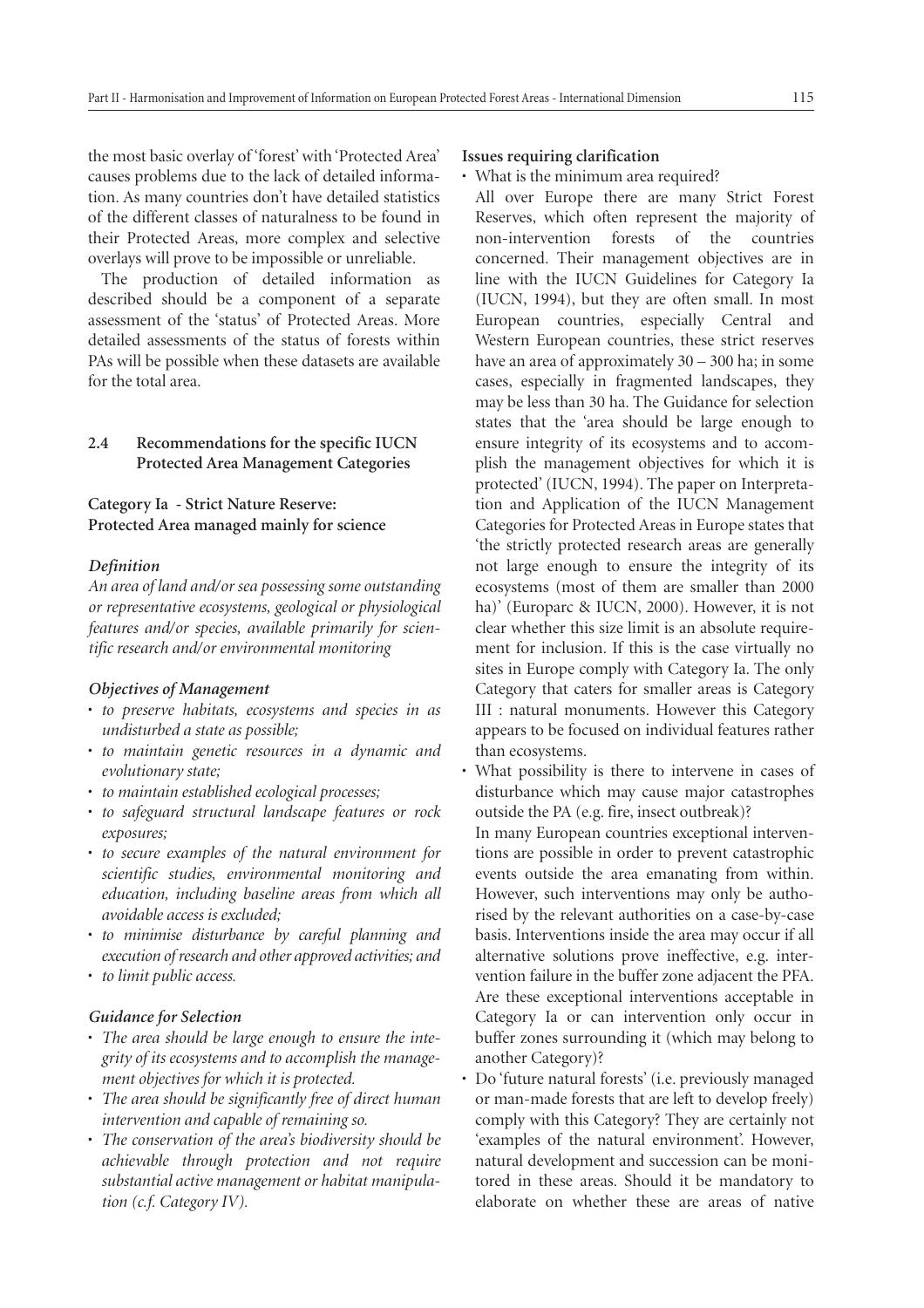woodland or otherwise? In conclusion, this is perceived as a qualitative criterion.

Clarification sought from consultants employed by IUCN confirmed that this Category is certainly intended for large undisturbed areas, where no intervention is allowed (i.e. extremely strict criteria). This Category was not developed for Europe but Southern Asia, North America and South America. However, in the current revision process, IUCN will look at extending this Category to allow strict European reserves to be included. (Nigel Dudley, pers. comm.). This is in line with the statement in the interpretation guidelines for Europe (Europarc & IUCN, 2000): '*in Europe, Categories Ia/Ib, III and VI especially are under-represented relative to other regions (…) It is desirable therefore to encourage the wider use of these Categories in particular.*

# **CATEGORY Ib - Wilderness Area: Protected Area managed mainly for wilderness protection**

## *Definition*

*Large area of unmodified or slightly modified land, and/or sea, retaining its natural character and influence, without permanent or significant habitation, which is protected and managed so as to preserve its natural condition.*

## *Objectives of Management*

- *to ensure that future generations have the opportunity to experience understanding and enjoyment of areas that have been largely undisturbed by human action over a long period of time;*
- *to maintain the essential natural attributes and qualities of the environment over the long term;*
- *to provide for public access at levels and of a type which will serve best the physical and spiritual wellbeing of visitors and maintain the wilderness qualities of the area for present and future generations; and*
- *to enable indigenous human communities living at low density and in balance with the available resources to maintain their lifestyle.*

# *Guidance for Selection*

• *The area should possess high natural quality, be governed primarily by the forces of nature, with human disturbance substantially absent, and be likely to continue to display those attributes if managed as proposed.*

- *The area should contain significant ecological, geological, physiogeographic, or other features of scientific, educational, scenic or historic value.*
- *The area should offer outstanding opportunities for solitude, enjoyed once the area has been reached, by simple, quiet, non-polluting and non-intrusive means of travel (i.e. non-motorised).*
- *The area should be of sufficient size to make practical such preservation and use.*

This Category was also developed with large wilderness areas in North America in mind, and is only relevant in Europe for very large National Parks in Nordic regions.

## **Issues requiring clarification:**

(Europarc & IUCN, 2000) confirm this interpretation but state that Wilderness may include areas exploited for a limited period in the past, without the natural diversity of habitats and species being significantly altered, and which have been returned to natural succession. Former military areas that are left unmanaged might fit in, provided they are of considerable size. This new approach is currently under review, as this may require a change in the definition of this Category (Nigel Dudley (pers. comm.). A new definition will need further clarification of terms (i.e. limited period, significantly altered, considerable size) to ensure unambiguous assignment of sites to this Category.

# **CATEGORY II - National Park: Protected Area managed mainly for ecosystem protection and recreation**

#### *Definition*

*Natural area of land and/or sea, designated to (a) protect the ecological integrity of one or more ecosystems for present and future generations, (b) exclude exploitation or occupation inimical to the purposes of designation of the area and (c) provide a foundation for spiritual, scientific, educational, recreational and visitor opportunities, all of which must be environmentally and culturally compatible.*

#### *Objectives of Management*

- *to protect natural and scenic areas of national and international significance for spiritual, scientific, educational, recreational or tourist purposes;*
- *to perpetuate, in as natural a state as possible, representative examples of physiographic regions, biotic communities, genetic resources, and species, to provide ecological stability and diversity;*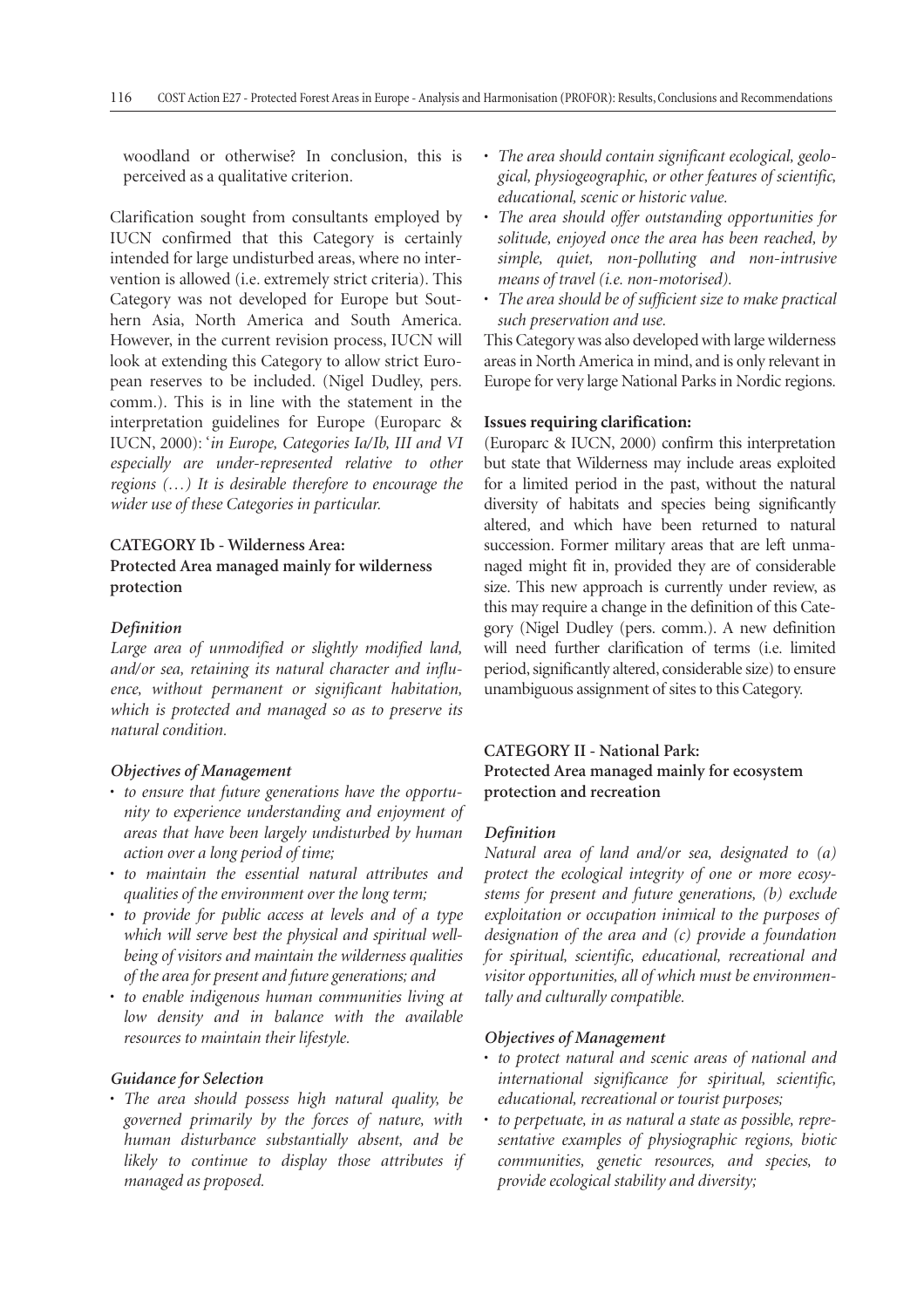- *to manage visitor use for inspirational, educational, cultural and recreational purposes at a level which will maintain the area in a natural or near natural state;*
- *to eliminate and thereafter prevent exploitation or occupation inimical to the purposes of designation;*
- *to maintain respect for the ecological, geomorphologic, sacred or aesthetic attributes which warranted designation; and*
- *to take into account the needs of indigenous people, including subsistence resource use, in so far as these will not adversely affect the other objectives of management.*

## *Guidance for Selection*

- *The area should contain a representative sample of major natural regions, features or scenery, where plant and animal species, habitats and geomorphological sites are of special spiritual, scientific, educational, recreational and tourist significance.*
- *The area should be large enough to contain one or more entire ecosystems not materially altered by current human occupation or exploitation.*

The IUCN consultants confirmed that many National Parks in Europe do not meet the standards of Category II and should be included in Category IV or V. For example, managing invasive species will put such areas into Category IV, unless restoration management is clearly limited in time and extent (Europarc & IUCN, 2000).

Category II excludes exploitation or occupation as it is inimical to the objectives of the designation. Exploitation is excluded if it upsets the natural balance of the ecosystem. Traditional practices, e.g. hunting /fishing by indigenous people, are allowed. As a consequence of the requirements of this Category, i.e. 'natural' state of the site, and the exclusion of active management for conservation, very few sites in Europe comply. Only some of the larger 'core areas' or some national parks and reserves in Nordic countries fulfil the requirements.

## **Issues requiring clarification:**

The IUCN should make it very clear that there is not a hierarchy within the classification system. To this end both positive and negative examples should be included for each Category. In other words a national park that complies with Categories IV or V may be more relevant in certain countries, but is not less valuable than a site that is in Category II.

The term 'natural' needs further clarification. It is defined as 'ecosystems where, since the industrial revolution (1750), human impact has been no greater than that of any other native species, and has not affected the ecosystem's structure (IUCN, 1994). However, the European guidelines (Europarc & IUCN, 2000) also suggest that the term should also apply to areas where land use has ceased and natural succession is now underway.

Furthermore, a clear definition or explanation is needed of what is understood or meant by 'subsistence use by indigenous people'.

In the interests of clarity, a guidance paper from IUCN should include a glossary of all key terms that are currently open to interpretation.

# **CATEGORY III - Natural Monument: Protected Area managed mainly for conservation of specific natural features**

### *Definition*

- *Area containing one, or more, specific natural or natural/cultural feature which is of outstanding or unique value because of its inherent rarity, representative or aesthetic qualities or cultural significance.*
- *Objectives of Management*
- *to protect or preserve in perpetuity specific outstanding natural features because of their natural significance, unique or representational quality, and/or spiritual connotations;*
- *to an extent consistent with the foregoing objective, to provide opportunities for research, education, interpretation and public appreciation;*
- *to eliminate and thereafter prevent exploitation or occupation inimical to the purpose of designation; and*
- *to deliver to any resident population such benefits as are consistent with the other objectives of management.*

#### *Guidance for Selection*

• *The area should contain one or more features of outstanding significance (appropriate natural features include spectacular waterfalls, caves, craters, fossil beds, sand dunes and marine features, along with unique or representative fauna and flora; associated cultural features might include cave dwellings, cliff-top forts, archaeological sites, or natural sites which have heritage significance to indigenous peoples).*

• *The area should be large enough to protect the integrity of the feature and its immediately related surroundings.* This Category is the smallest Category in terms of area. Remarkable/veteran trees may be included (although they have a limited lifespan). Man-made artefacts/ monuments are normally excluded. The Category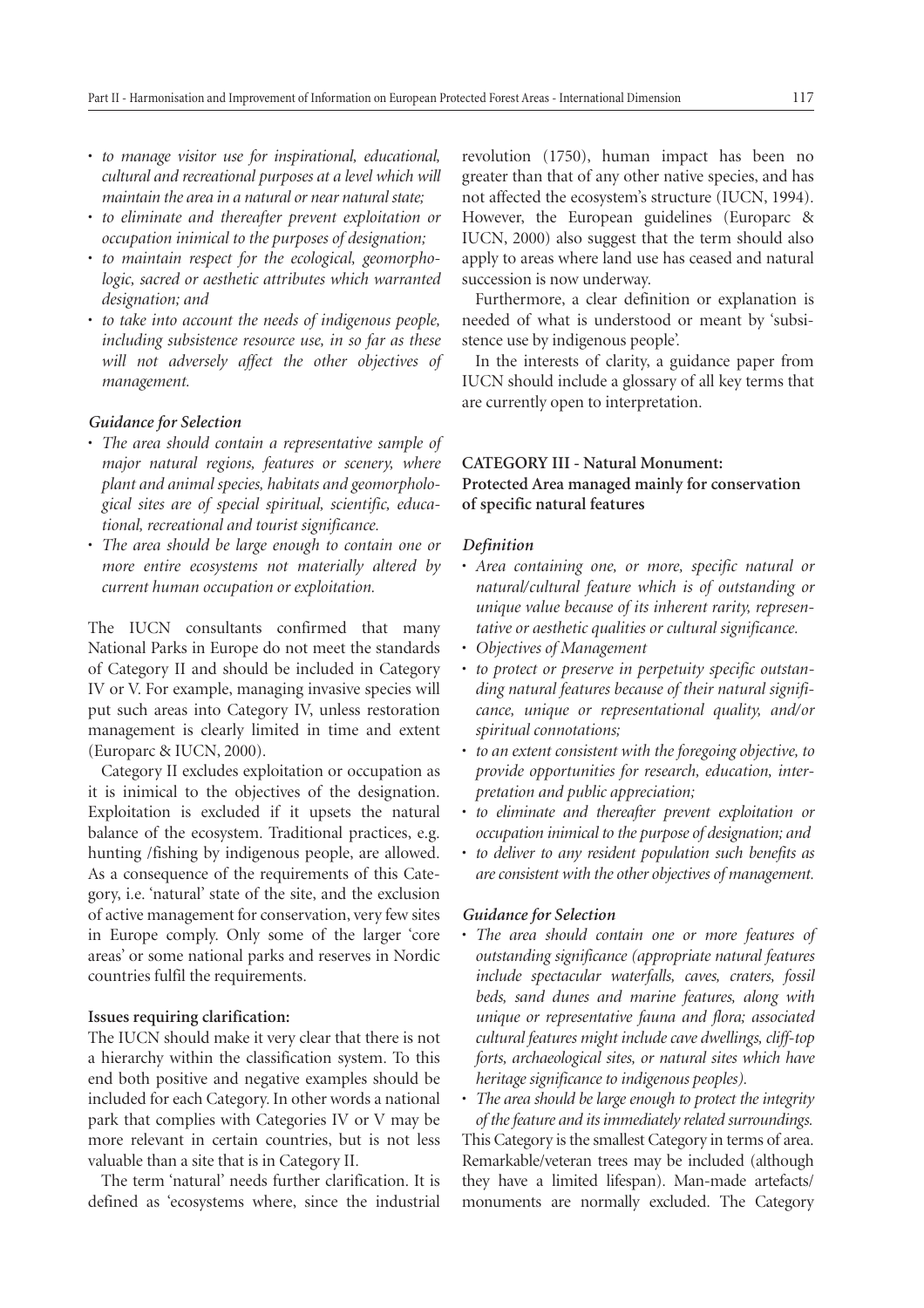includes spiritual sites, which may be small but very important, e.g. rag/prayer trees. This Category was developed to protect these areas by including them in larger areas thereby helping to increase biodiversity. Examples of areas that should be included are waterfalls, caves, craters sea cliffs and Karst landscapes.

## **Issues requiring clarification**

It should be clearly acknowledged if man-made 'semi-natural' aspects can be included. For example, specific landscape features that are the result of longtime human land-use such as Karst areas, remarkable trees that were planted or pollarded/pruned over time, patches of ancient coppice with standards, or wood pasture.

If man-made elements can be included, it should be clear to what extent the required degree of naturalness should be, e.g. in respect of patches of old semi-natural woodland or wood pasture. Many of these could fit either here or in Category IV depending on the naturalness data provided.

(Dudley & Phillips, 2006) state that 'harvesting is not an appropriate form of management in Categories I-III'. Does this imply that sites or parts thereof that require human interventions on a regular basis, or where regular restoration works occur, should be excluded? Examples of such sites are:

- Karst and Cliff areas that require regular removal of (native or exotic) invasive shrubs and trees.
- Regular removal or coppicing of trees and shrubs in order to conserve or improve views on scenic hilltops, castles, ruins and waterfalls
- Restoration of Karst-areas or Land dune areas by removal of pine plantations
- Old pollard trees that require regular tending and pruning

# **CATEGORY IV - Habitat/Species Management Area: Protected Area managed mainly for conservation through management intervention**

## *Definition*

*Area of land and/or sea subject to active intervention for management purposes so as to ensure the maintenance of habitats and/or to meet the requirements of specific species.*

## *Objectives of Management*

• *to secure and maintain the habitat conditions necessary to protect significant species, groups of species, biotic communities or physical features of the*  *environment where these require specific human manipulation for optimum management;* 

- *to facilitate scientific research and environmental monitoring as primary activities associated with sustainable resource management;*
- *to develop limited areas for public education and appreciation of the characteristics of the habitats concerned and of the work of wildlife management;*
- *to eliminate and thereafter prevent exploitation or occupation inimical to the purposes of designation; and*
- *to deliver such benefits to people living within the designated area as are consistent with the other objectives of management.*

## *Guidance for Selection*

- *The area should play an important role in the protection of nature and the survival of species, (incorporating, as appropriate, breeding areas, wetlands, coral reefs, estuaries, grasslands, forests or spawning areas, including marine feeding beds).*
- *The area should be one where the protection of the habitat is essential to the well-being of nationally or locally-important flora, or to resident or migratory fauna.*
- *Conservation of these habitats and species should depend upon active intervention by the management authority, if necessary through habitat manipulation (c.f. Category Ia).*
- *The size of the area should depend on the habitat requirements of the species to be protected and may range from relatively small to very extensive.*

This Category is quite broad hence it may include virtually all Protected Areas in many European countries, from 'minimal intervention areas' to intensive active management, with some economic revenue such as hay, timber, etc. as side products. Most of the PFAs in Europe are included in this Category. This Category is probably the clearest one, although problems arise when management activities result in marketable 'economic goods'.

## **Issues requiring clarification:**

In order to avoid confusion with Categories I and II, it should be made clear what timeframe is acceptable for restoration works, or to what extent exceptional interventions (in case of catastrophes) or minimum interventions (such as the periodic removal of seedlings of invasive species) are allowed in Categories I & II. Depending on the strictness of these guidelines, more PFAs may be classified in Category IV, I or II.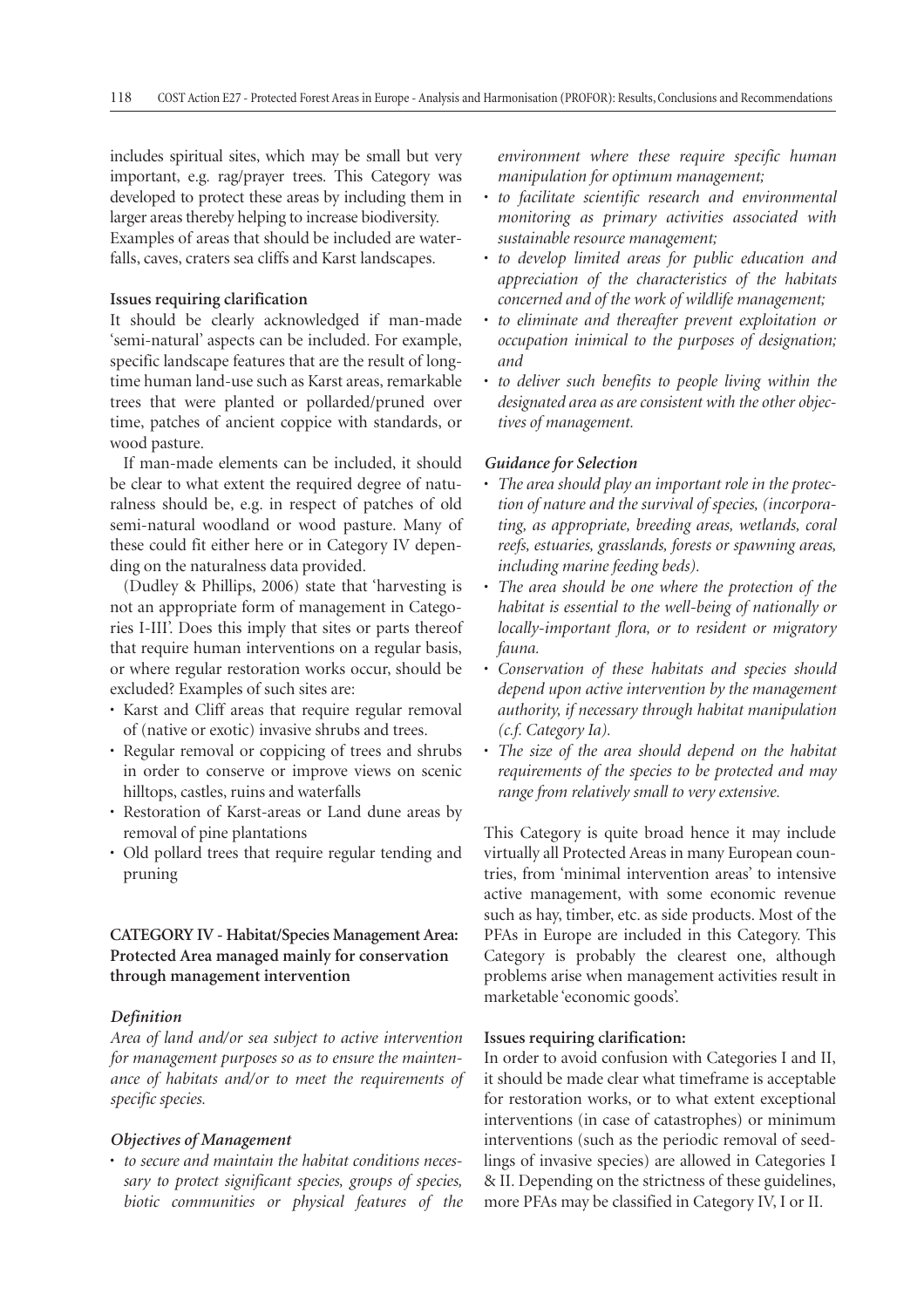A lack of definition and/or examples for this Category may lead to difficulties in interpretation, especially when management aims to conserve certain natural values linked to ancient management techniques, (such as wood pasture or coppice with standards) or where typical forestry techniques of stand transformation occur. Hence, the actual management may be very similar or even identical to some of the practices carried out in multifunctional forests.

In order to prevent the wrongful inclusion of multifunctional forests, the relationship to the overriding general definition should be clearly stated. The management objective is the basic determinant here; all management is carried out in order to fulfil clearly predefined nature conservation goals.

In order to fulfil these goals, some marketable goods may be produced (e.g. wood, meat, hay, etc.), as a means to this end, but they should not be the primary objective.

# **IUCN Category V - Protected Landscape/Seascape: Protected Area managed mainly for landscape/seascape conservation and recreation**

#### *Definition*

- *Area of land, with coast and sea as appropriate, where the interaction of people and nature over time has produced an area of distinct character with significant aesthetic, ecological and/or cultural value, and often with high biological diversity. Safeguarding the integrity of this traditional interaction is vital to the protection, maintenance and evolution of such an area.*
- *Objectives of Management*
- *to maintain the harmonious interaction of nature and culture through the protection of landscape and/or seascape and the continuation of traditional land uses, building practices and social and cultural manifestations;*
- *to support lifestyles and economic activities which are in harmony with nature and the preservation of the social and cultural fabric of the communities concerned;*
- *to maintain the diversity of landscape and habitat, and of associated species and ecosystems;*
- *to eliminate where necessary, and thereafter prevent, land uses and activities which are inappropriate in scale and/or character;*
- *to provide opportunities for public enjoyment through recreation and tourism appropriate in type and scale to the essential qualities of the areas;*
- *to encourage scientific and educational activities which will contribute to the long term well-being of*

*resident populations and to the development of public support for the environmental protection of such areas; and* 

• *to bring benefits to, and to contribute to the welfare of, the local community through the provision of natural products (such as forest and fisheries products) and services (such as clean water or income derived from sustainable forms of tourism).*

#### *Guidance for Selection*

- *The area should possess a landscape and/or coastal and island seascape of high scenic quality, with diverse associated habitats, flora and fauna along with manifestations of unique or traditional landuse patterns and social organisations as evidenced in human settlements and local customs, livelihoods, and beliefs.*
- *The area should provide opportunities for public enjoyment through recreation and tourism within its normal lifestyle and economic activities*

For this and the next Category there is a thin line between 'conservation area' and sustainable multifunctional use of natural resources. IUCN acknowledges that misuse of this Category is common (IUCN, 1994).

It is suggested that in Europe it is virtually always, the regional nature parks, nature parks, regional parks as well as many national parks which belong in this Category (Europarc & IUCN, 2000). It should be clearly emphasised that they do comply 'as long as they adhere to the IUCN definition of a Protected Area'.

Areas have been incorrectly classified to Category V even though they do not meet this basic IUCN definition of a Protected Area.

## **Issues requiring clarification**

# *Nature conservation or landscape protection*

The definition of Category V causes considerable confusion, as there is a contradiction with the overarching general definition. The definition of Category V is 'an area managed mainly for landscape conservation or recreation' while the over-arching definition states that the area should be 'especially dedicated to the protection and maintenance of biological diversity (…)'. What is the primary function of this Category, biodiversity or landscape protection?

In order to address this contradiction, the working group suggest that for a Category V site emphasis be placed on the requirement that it be 'officially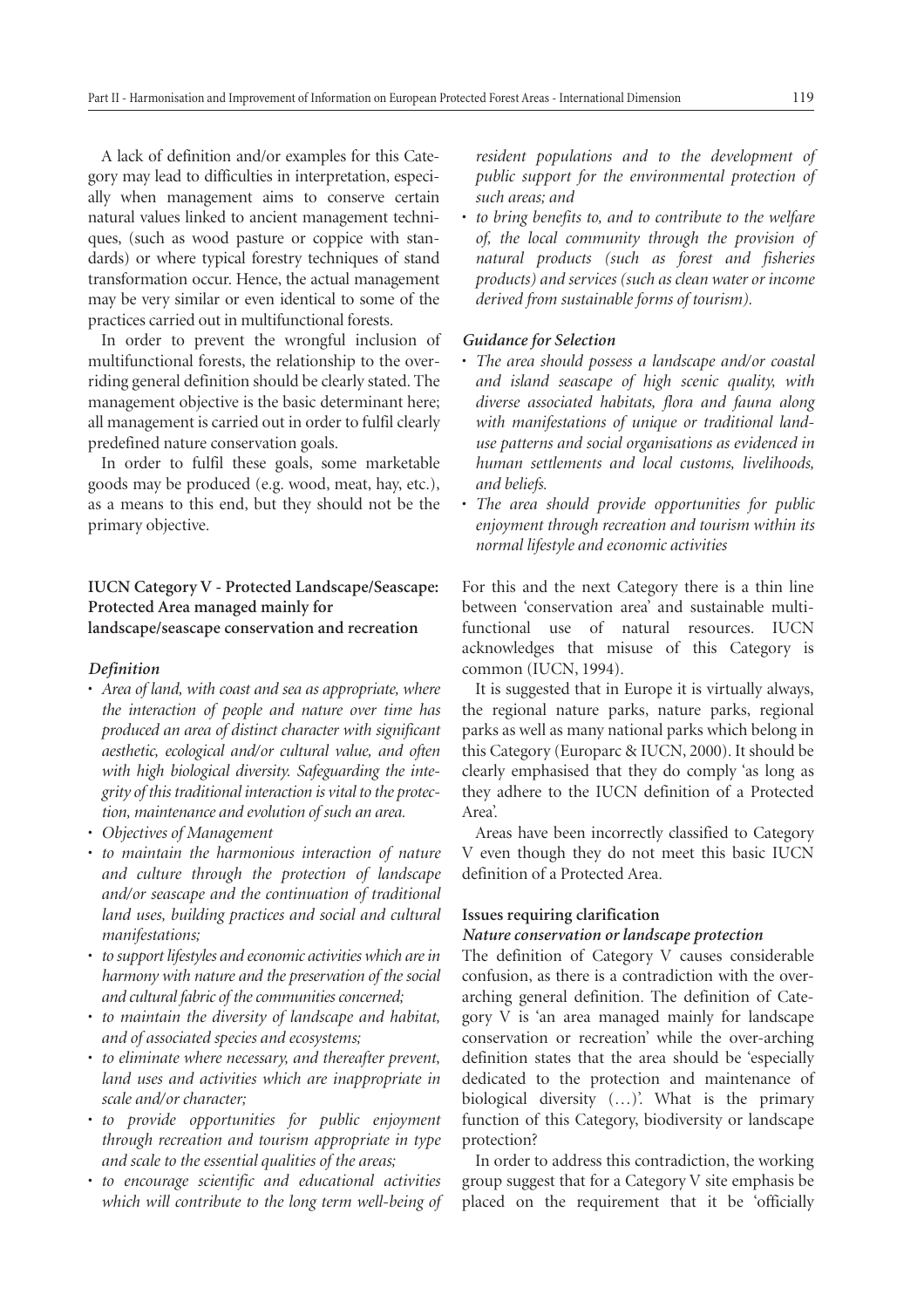protected with the primary objective being conservation of biodiversity', and that the way to realise this conservation goal is through the conservation of the current landscape configuration. The hypothesis in this case is that historic management of the site has led to a landscape with important conservation values, which should be maintained through the continuation of traditional use patterns. This clearly differs from the MCPFE Category 2 (see below) where the main management requirement is the protection of the landscape, primarily for aesthetic and/or cultural reasons, without a specific primary conservation objective (although these sites may also have important biological values).

Indeed, when clarifying Categories V and VI (and in fact all Categories), a lot of confusion could be avoided by excluding any reference to its current naturalness status. The biological value, or naturalness of a site is no basis for inclusion or exclusion of sites in IUCN Protected Area Management Categories; indeed some multi-functional forests will have much higher biological values than many of the IUCN-classified sites.

The European guidelines (Europarc & IUCN, 2000) state that 'In order to fulfil the management objectives, *a significant part of this type of area should primarily be managed for conservation purposes.* The inclusion of many areas depends on how strictly the prerequisite 'a significant part of this type of area should primarily be managed for conservation purposes' is interpreted. What % area is significant and the term 'primarily' requires quantification (i.e. do both strict nature reserve and multifunctional forest with nature protection or conservation of a specific species as the primary objective comply?).

In many countries initiatives are taken in certain rural areas (i.e. sometimes called 'national park' or 'regional park' or 'natural park') where the promotion of a sustainable combination of recreation and multifunctional use of the landscape is the objective, with specific conservation aspects and goals included, even though it is not always the primary objective. Depending on the answers received, the total area in this Category will vary greatly (from tens of thousands of ha to 0 ha).

**CATEGORY VI - Managed Resource Protected Area: Protected Area managed mainly for the sustainable use of natural ecosystems** 

#### *Definition*

- *Area containing predominantly unmodified natural systems, managed to ensure long term protection and maintenance of biological diversity, while providing at the same time a sustainable flow of natural products and services to meet community needs.*
- *Objectives of Management*
- *to protect and maintain the biological diversity and other natural values of the area in the long term;*
- *to promote sound management practices for sustainable production purposes;*
- *to protect the natural resource base from being alienated for other land-use purposes that would be detrimental to the area's biological diversity; and*
- *to contribute to regional and national development.*

#### *Guidance for Selection*

- *The area should be at least two-thirds in a natural condition, although it may also contain limited areas of modified ecosystems; large commercial plantations would not be appropriate for inclusion.*
- *The area should be large enough to absorb sustainable resource uses without detriment to its overall long-term natural values.*

This Category was designed for vast natural areas with limited human pressure (i.e. Amazon and Congo Basin) and does not apply readily to the European Continent. Zoning is extremely important in these areas. This Category recognises the importance of cultural and social values and allows native communities to be sustained via exploitation of natural resources, e.g. rubber tapping is permitted in the Protected Forest Area (Nigel Dudley, pers. comm.) Further advice on category VI suggests that 'large commercial plantations are not to be included and a management authority must be in place' (IUCN, 1994).

The areas to which it might apply most readily in Europe include some parts of Scandinavia, including those inhabited by the Saami people (Europarc & IUCN, 2000).

For the purposes of PFA statistics, all COST Action E27 correspondents reported that this Category was very problematic. It is very unclear what should be included. Do semi-natural forests managed under close-to-nature silvicultural systems, or forests in EU designated areas (under the Habitats Directive)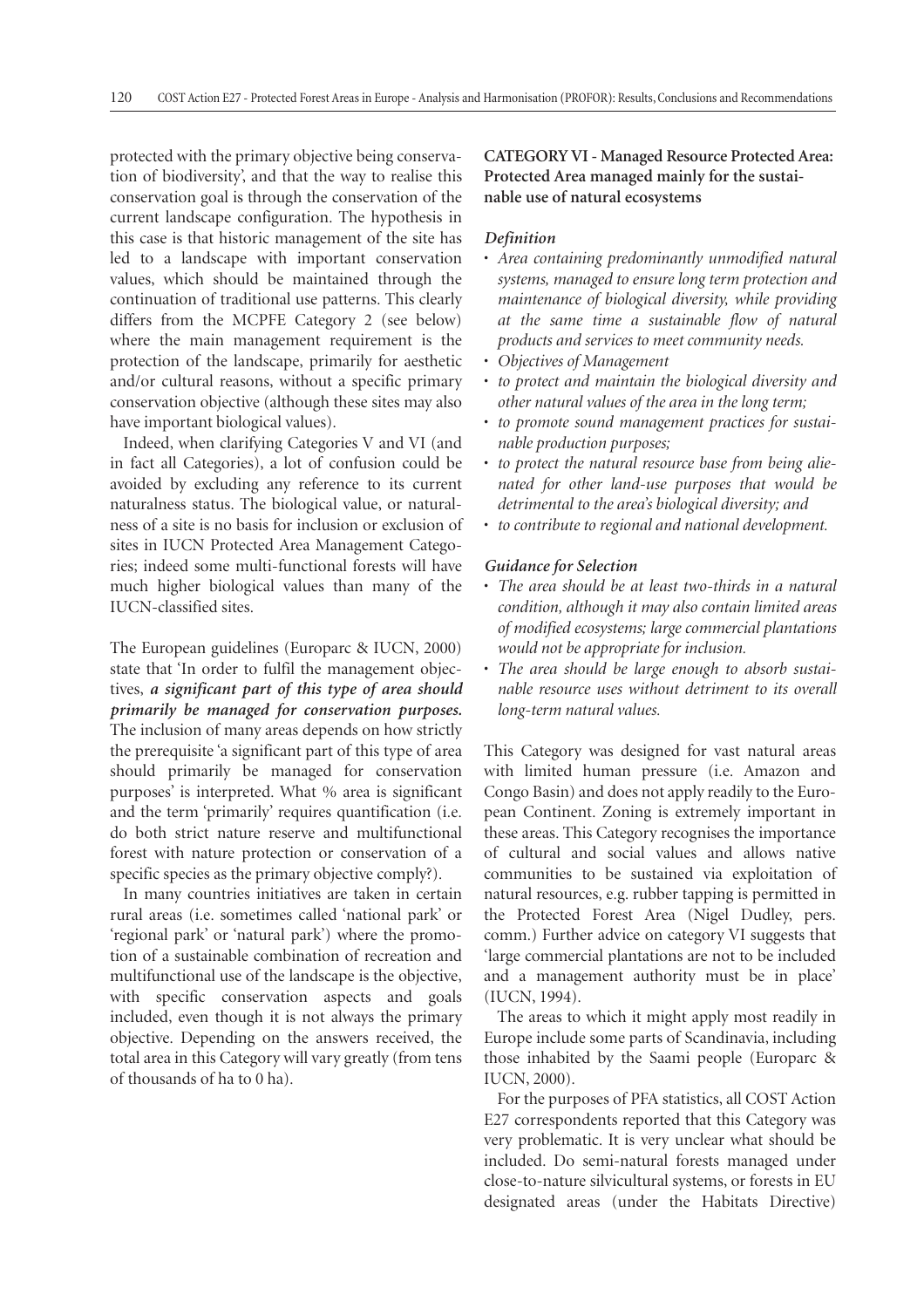comply? What about silvi-pastoral systems in the Mediterranean basin, providing subsistence to local communities in a landscape that has been significantly altered by man in ancient times but remained relatively unaltered since?

## **Issues requiring clarification**

Category VI was developed for 'natural systems' and requires at least two-thirds of the area to be 'in a natural condition'. It is unclear how strict this requirement should be interpreted as there are virtually no 'natural systems' left in Europe. Indeed, in Europe there is a continuous gradient from artificial monocultures to even aged and semi-natural and near-tonatural forests to small patches of undisturbed natural forest. Clear instructions are needed in order to clarify the degree of human interference that is acceptable for a forest to be considered to be 'in natural condition'. Moreover, this again is an evaluation of 'current condition and quality', not of management intentions.

The Working group suggests that in order to prevent misuse of Category VI, it is important to stress that a Category VI site is always connected to other Management Categories, i.e. Categories I-IV, together forming one functional entity, in which the area classed in Categories I-IV cover at least 2/3 of the whole entity. In this regard, areas in Europe such as buffer areas of Sumava national park or Bayerischer Wald national park where large areas of planted spruce stands are included in the core as well as in the buffer zone of the park can be assigned to Category VI.

In addition, the size of area required to support sustainable uses without loss of natural values is not easy to determine; a strict interpretation would infer that European fragmented forest remnants are highly un-natural and would need to be linked together to increase naturalness before they could be included.

Correspondents suggest to clearly, define and explain what is required here. If this is not addressed, this Category will be widely misinterpreted, leading to unreliable and incomparable datasets.

As currently defined, countries where the majority of the forests have semi-natural status co-incident with sustainable management plans (cf Nordic countries) interpret this Category widely, and include all their forests, rendering it nonsensical.

This Category is also the only one where it is clearly stated that revenue and resources can be obtained from the forest. It should be very clearly defined when 'harvest' or 'exploitation' is considered part of a conservation strategy (i.e. Category VI). It should be clearly demarcated from sustainable multifunctional forest management (i.e. outside the scope of classification). This is especially difficult for sites that are undergoing a transformation process from an artificial to a more natural forest where the ultimate objective is to install a Protected Area.

**3. Analyses and suggestions from COST-Action E27 regarding clarification on the use of the MCPFE Assessment Guidelines for Protected and Protective Forest and Other Wooded Land in Europe**

In this chapter, input from the COST Action E27 country experts is provided on the use of the MCPFE-Assessment Guidelines for PFAs, developed by the Vienna Liaison Unit of the Ministerial Conference on the Protection of Forests in Europe (MCPFE, 2003a) in the context of generating more harmonised international statistics on PFAs. Many of the suggestions of the working group were addressed in the MCPFE Information Document (Frank & Parviainen, 2006) that accompanied the questionnaires of the MCPFE 2007 assessment on the status of Europe's forests.

#### **3.1. Analyses**

As stated previously, the MCPFE Assessment Guidelines were generally better appreciated by Cost Action E27 country representatives for reporting on PFAs, as it is better adapted to the European situation, and was specifically developed for reporting purposes.

Most correspondents stated that the MCPFE classification system addressed - in a more precise and well-balanced way - the different protection regimes in their country. For most correspondents, it was easier to assign the different national protection categories to the MCPFE Classes.

Although very few countries reported data for all Classes, most Classes are represented in the majority of countries. Class 1.1 was most problematic; although many countries reported figures for this Class, it was clearly stated that, if interpreted in the strictest manner, Class 1.1 does not occur anywhere in Europe (i.e. in 10 out of 11 replies).

Explicit designation in the context of the MCPFE Assessment Guidelines comprises both designations defining forest and other wooded land within fixed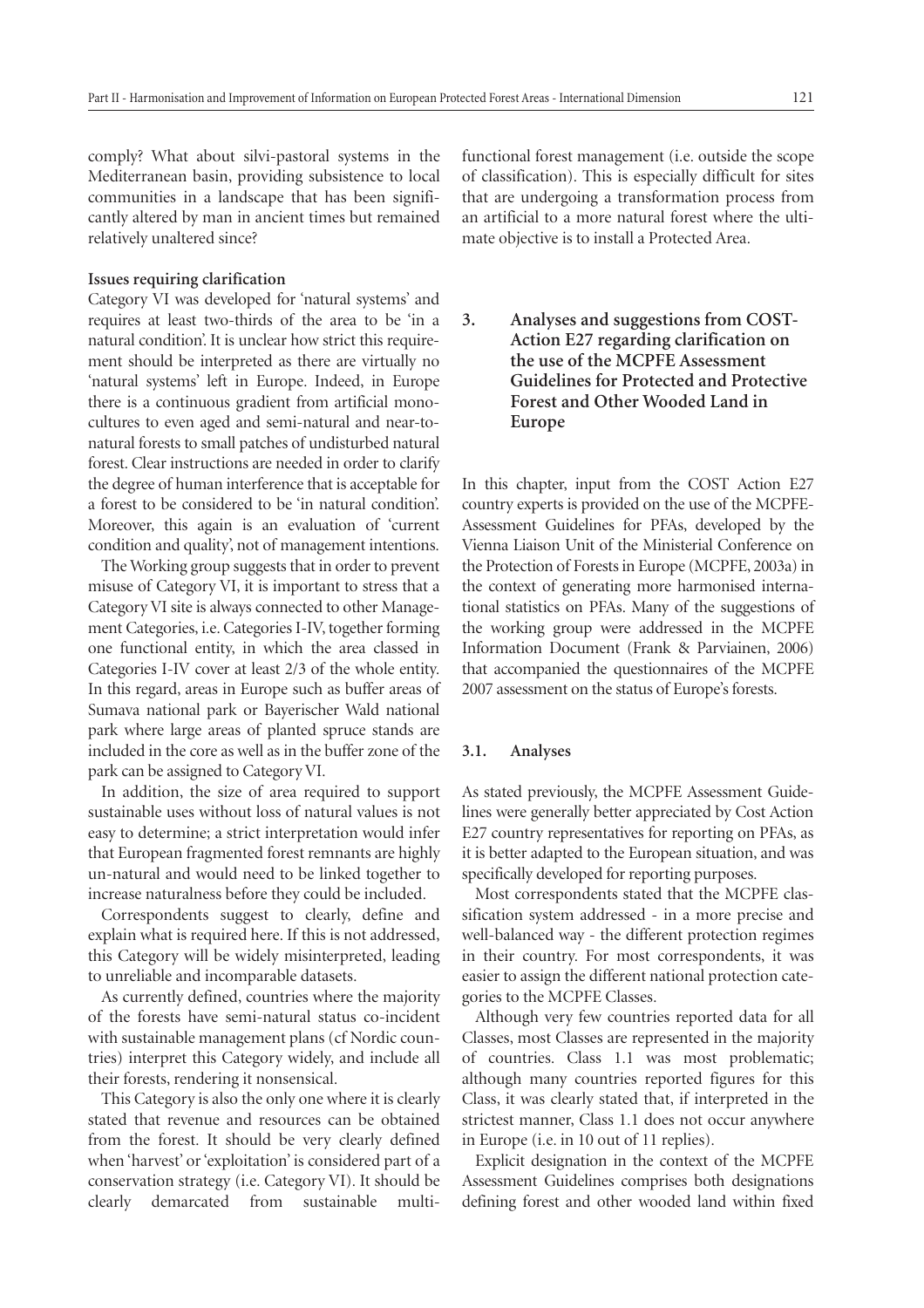geographical boundaries delineating a specific area as well as designations defining forest and other wooded land not within fixed geographical boundaries, but as specific forest types or vertical and horizontal zones in the landscape. This 'zonal delineation' was only relevant to a few countries and depended very much on how it was interpreted. For these countries however, they are considered a very valuable tool to report specific PFAs (e.g. Protection of Quercus rotundifolia – forests in Portugal, or Birch forests in Norway).

None of the Cost correspondents reported problems regarding the assignment of the national PFAs to any one of the Classes in particular. However, as with the IUCN-Categories, some countries encountered problems with areas where conservation actions/management restrictions within commercial forestry (i.e. multifunctional forests; Natura 2000-sites) pertain.

For protection regimes without a strict legal basis (i.e. protective ownership, voluntary programmes, etc.) MCPFE encourages reporting of these, though separate from the official data on legally designated PFAs.

# **3.2 Issues requiring improvement and clarification of the classification system in order to produce more harmonised datasets on PFAs in Europe**

As the MCPFE assessment guidelines are specifically developed for the European situation, most correspondents found it easier to assign the different national protection categories to MCPFE Classes. However, as outlined in the previous chapter, this has produced a false feeling of 'certainty', as the reported figures are almost as divergent as for TBFRA 2000. Indeed, as previously stated, correspondents sometimes felt quite unsure when filling in the data; just like in TBFRA, they concluded that even minor differences in interpretation can lead to hugely divergent datasets. Therefore, more clarification is needed regarding the different Classes and harmonisation of reported data is necessary in order to render them comparable.

# **3.2.1. General principles: strictness of the 'legally binding' status of the site**

## *General principles*

*"Protected and protective forest and other wooded land have to comply with the following general principles in* *order to be assigned according to the MCPFE Assessment Guidelines:<sup>2</sup>*

- *Existence of legal basis*
- *Long term commitment (minimum 20 years)*
- *Explicit designation for the protection of biodiversity, landscapes and specific natural elements or protective functions of forest and other wooded land "Explicit designation" in the context of these guidelines comprises both:*
	- *Designations defining forest and other wooded land within fixed geographical boundaries delineating a specific area*
	- *Designations defining forest and other wooded land not within fixed geographical boundaries, but as specific forest types or vertical and horizontal zones in the landscape"*

*Data on forest and other wooded land according to these two designation types should be distinguished in the reporting.*

#### *Issues requiring clarification*

- 1. It should be made clear that all of the general principles need to be fulfilled in order to comply (and not only one or some of them). Also, as for the IUCN Categories, the strict hierarchy between the 'general principles' and the Classes of protection and protective forest should be clearly stressed. Only sites that comply with the 'general principles' are eligible for classification in one of the subordinate Classes.
- 2. A clear criterion on 'Minimal size' for all Classes is required, or alternatively, if none is considered necessary, this should be made clear (see also definition of 'forest').
- 3. There is confusion on the strictness of the term 'legal basis'; all management regimes/plans and restrictions in forests are directly or indirectly linked to forest or nature conservation legislation, hence very wide interpretation is possible. Also the strictness of an 'explicit designation' is open to interpretation. In particular, it is unclear how management plans comply within this context.

# *The working group suggests clarification of the 'general principles' as follows:*

All protected/protective areas must have a legal and permanent status of protection (i.e. governmental decree under nature conservation Acts, laws or statutes, forestry Acts, laws or statutes), or official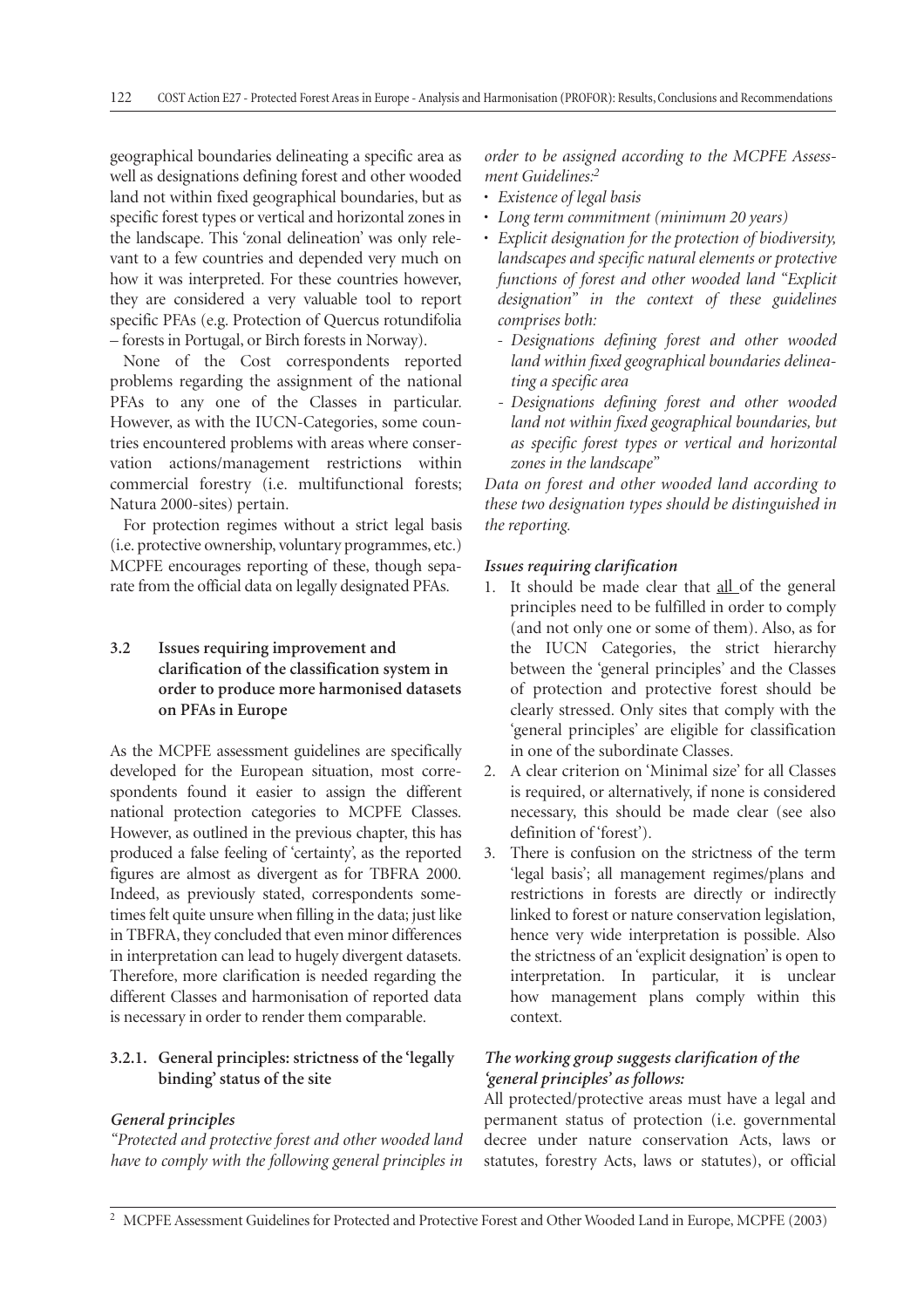written contracts between state authorities and forest owners. The single Protected Area (name) or groups of areas (protected habitats) should be mentioned in the national/regional legal documents. Other means for protection should be considered as voluntary contributions toward protection.

A *management plan* is a prerequisite for any site to be included in national PFA datasets, but is *not sufficient to be recognised as an 'explicit designation'* on its own. Management plans are considered to be technical executive documents. They must be linked to a higher level of commitment, i.e. an Act or contract, underpinning this management plan and referring explicitly to the area in question.

By including both positive and negative examples in an additional technical guideline, much of this confusion could be avoided. Some specific examples are suggested by the WG:

### *Examples of what should be included:*

- All 'conservation areas' *sensu stricto*: these are sites that have an official and permanent (*ad infinitum*) status of protection (i.e. nature reserve, national park, etc.)
- Also included are:
	- *-* Private nature reserves, recognised by the state: recognition is by official legal status (e.g. 'recognised nature reserve') connected to an explicit legal instrument or document of recognition (i.e. Act, ministerial decision). This recognition is linked in contract format with management commitments for time periods of at least 20 years
	- *-* Areas that are explicitly and legally designated, for example 'a forest with protective forest designation. These must have received explicit designation through a specific Act or Ministerial Decision. In this context, a management plan alone is not considered to be sufficiently explicit.

## *Examples of what should not be included:*

• All forms of 'voluntary' conservation and protection initiatives, (e.g. protected ownership, sites owned or 'leased' for extended periods by private or state nature conservation bodies, but with no 'official' protection status), *incentive programmes* for biodiversity/groundwater protection, etc. (e.g. areas of forest subject to forest biodiversity conservation grant schemes). These are generally shortterm contracts that often lack binding commitments on the owner or follow up measures to ensure binding conditions are implemented. In

addition, the owner may break the contract if he or she decides to do so.

- *Key-biotopes and conservation zones delineated within the framework of forest certification* programmes; these are not linked to long term commitments and legally binding Acts; moreover, they are considered part of multifunctional management required for certification. If certification is revoked, there is no obligation on the owner to continue with previously agreed management commitments.
- Areas of conservation and/or areas of protective forest *delineated only in management plans.* Management plans are considered to be technical executive documents. They provide guidance to the manager but are quite flexible in their application. In some countries however, they may be legally binding, and are thus legal instruments, but most have too short a timeframe. If such delineations in management plans are not linked to long term contracts or legal Acts that are specifically made to ensure that the main management objectives are met, they can only be considered to be 'voluntary initiatives' by local managers or administrations.
- Forest areas within the boundaries of national or international 'official' networks (e.g. *Natura 2000, National Ecological Network,* etc.). In some countries Natura 2000 sites coincide with national protection categories (national parks, reserves, etc.). In such cases these sites should be included in national PFA datasets. However, in many countries, Natura 2000-status does not impose a primary management objective for protection or protective forest, but allows the continuation of multifunctional and economic management, as long as it does not contravene the conservation objectives set out in the Birds and Habitats Directives. Therefore, Natura 2000 sites do not fulfil the basic requirements of the general principles and conditions, and hence should be excluded from the reporting procedure, even if extra restrictions are imposed on the owner for conservation of biodiversity or protective criteria. Individual sites that are also protected under national legislation for nature or landscape conservation can be assigned. Since management activities in these individual sites may vary from 'free development without any intervention' to 'intensive restoration measures', the categorisation according to the specific Classes must be decided for each individual site using the normal assessment procedures.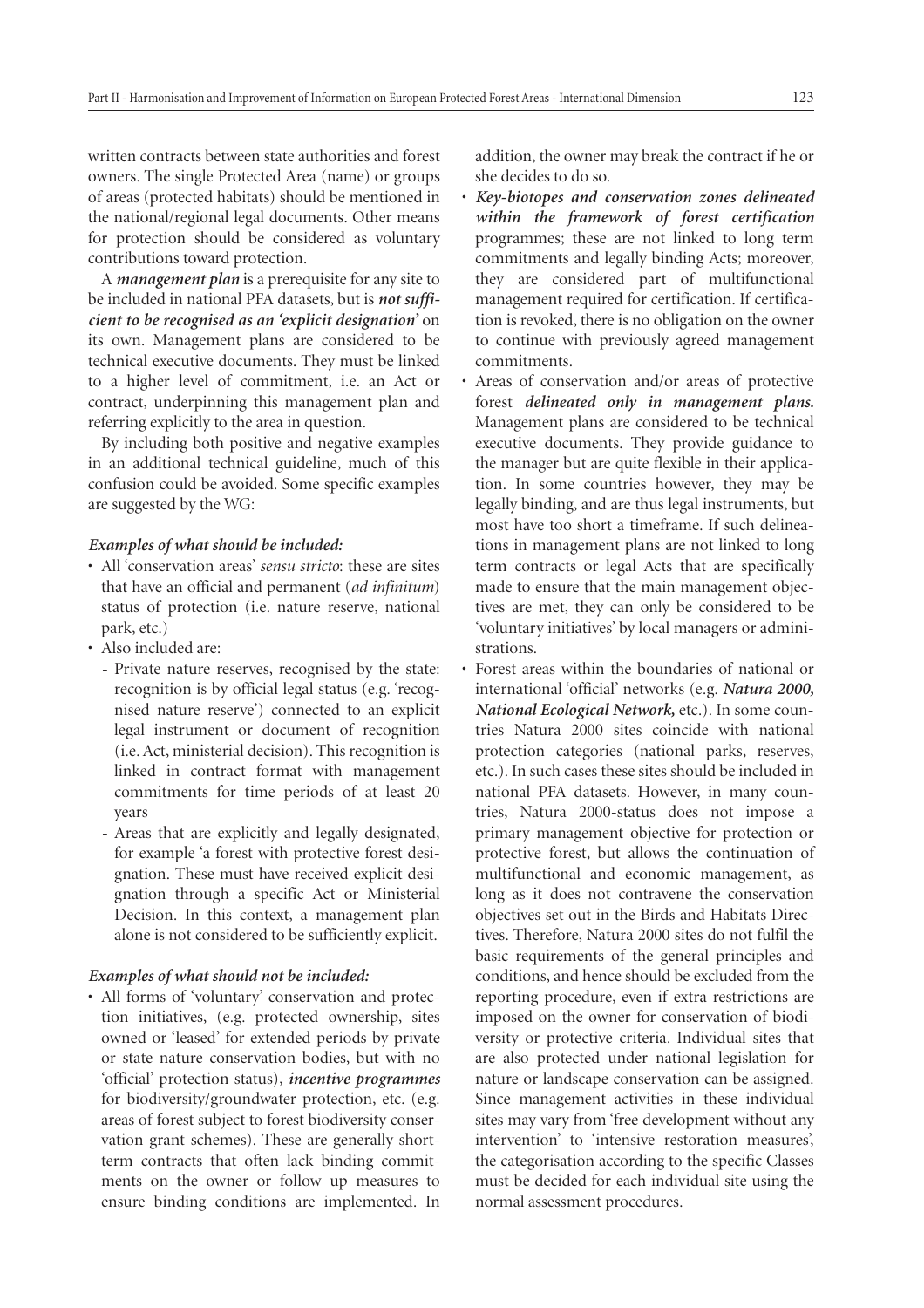For designated forests with no fixed boundaries, it should be clear that 'management plans', or 'general guidelines for forest management' are not sufficient 'on their own' to warrant inclusion, but are an integral part of good sustainable forest management:

- national forest Acts may impose restrictions on the choice of tree species or harvesting methods (e.g. clearfelling) along streams, in watershed areas or on slopes greater than 30°
- national legislation may forbid the exploitation of certain forest types (e.g. birch forest at the timber line, etc.).

However, conservation or protective function objectives linked to these guidelines are not enough on their own to qualify for inclusion.

Many of the situations mentioned above do however comply with 'voluntary contributions' as mentioned in the assessment guidelines, and can be reported separately, i.e.

"*In addition to the regimes complying with these principles, the MCPFE takes account of protected and protective forest and other wooded land based on voluntary contributions without legal basis. As far as possible, these forests and other wooded lands should be assigned to the same Classes as used for the legally based regimes. However, data on these forests and other wooded lands should be compiled separately".*

The working group presumes that this 'strict' and 'exclusive' segregated approach will almost certainly produce more comparable data.

However, this doesn't confer any 'valuation' judgement as a result of sites being included or excluded; as in IUCN, some excluded sites or types of protection may have a much higher impact or effectiveness regarding the conservation of biodiversity in forests compared to sites that are included.

# **3.2.2. MCPFE designations 'not within fixed boundaries': forest types or vertical/horizontal zones**

Explicit designation in the context of the 'general principles' of the Assessment guidelines includes both designations within fixed geographical boundaries and designations that are not within fixed boundaries but are specific forest types or vertical and horizontal zones in the landscape.

Some countries did not include any forest in this rather 'vague' Class while other countries did find this a very useful type (e.g. Cork and Rotundifolia oak stands in Portugal, Ancient Semi-Natural Woodlands outside designated areas in the UK, protective mountain birch forest in Norway, etc.). It is debateable, however, how much these reported Classes comply with the general principles as sites outside officially designated areas' are sometimes reported here. Divergent interpretation and reporting is inevitable if the general principles are not strictly applied.

#### **Issues requiring clarification**

There are differences in the interpretation of how explicit the main management objective should be, e.g. in Sweden and Norway similar regimes exist for protective mountain birch areas. Norway did report these areas, however, Sweden did not as their designation is not sufficiently explicit for conservation or protective functions. Therefore, it should be clearly stated that the prerequisites for inclusion are as strict as for MCPFE types 'within fixed boundaries-designations'. The only difference is that the demarcation of the area is not made on a map, but in a descriptive way, referring to specific forest types or vertical and horizontal zones in the landscape.

# **3.2.3. Definition of 'Forest' to be used in data collection**

Some Protected Areas include both forest and open areas; to date, it is unclear what land cover should be reported. The working group suggests a strict and straightforward approach; the reported figures should be the simple intersect between boundaries of the officially Protected Area and protective regimes, and the area of 'forest'. In this regard, common definitions of 'forest' and 'other wooded land' are also required, in order to produce comparable data. The UNECE/FAO definitions of a 'forest' and 'other wooded land' (FAO, 1998) provide straightforward criteria, but is quite general, (i.e. crown cover  $> 10\%$ ;  $>5m$  high for forest  $>5m$  for other wooded land, area  $> 0.5$  ha, width  $>$ 20m; land predominantly used for agricultural practices is excluded). Individual country definitions and national statistics on PFAs can be much more restrictive. At national level some land cover areas that comply with the FAO definition are not considered as forest *sensu stricto* (e.g. mires and heathlands with dispersed trees, non-productive forest such as dwarf birch stands at the timberline).

#### *Suggestion of the WG:*

It is suggested that a common definition of forest (preferably the FAO-definition) is used by all countries. If this is considered unrealistic (because it would impose new procedures in the calculation of national statistics) the country correspondents that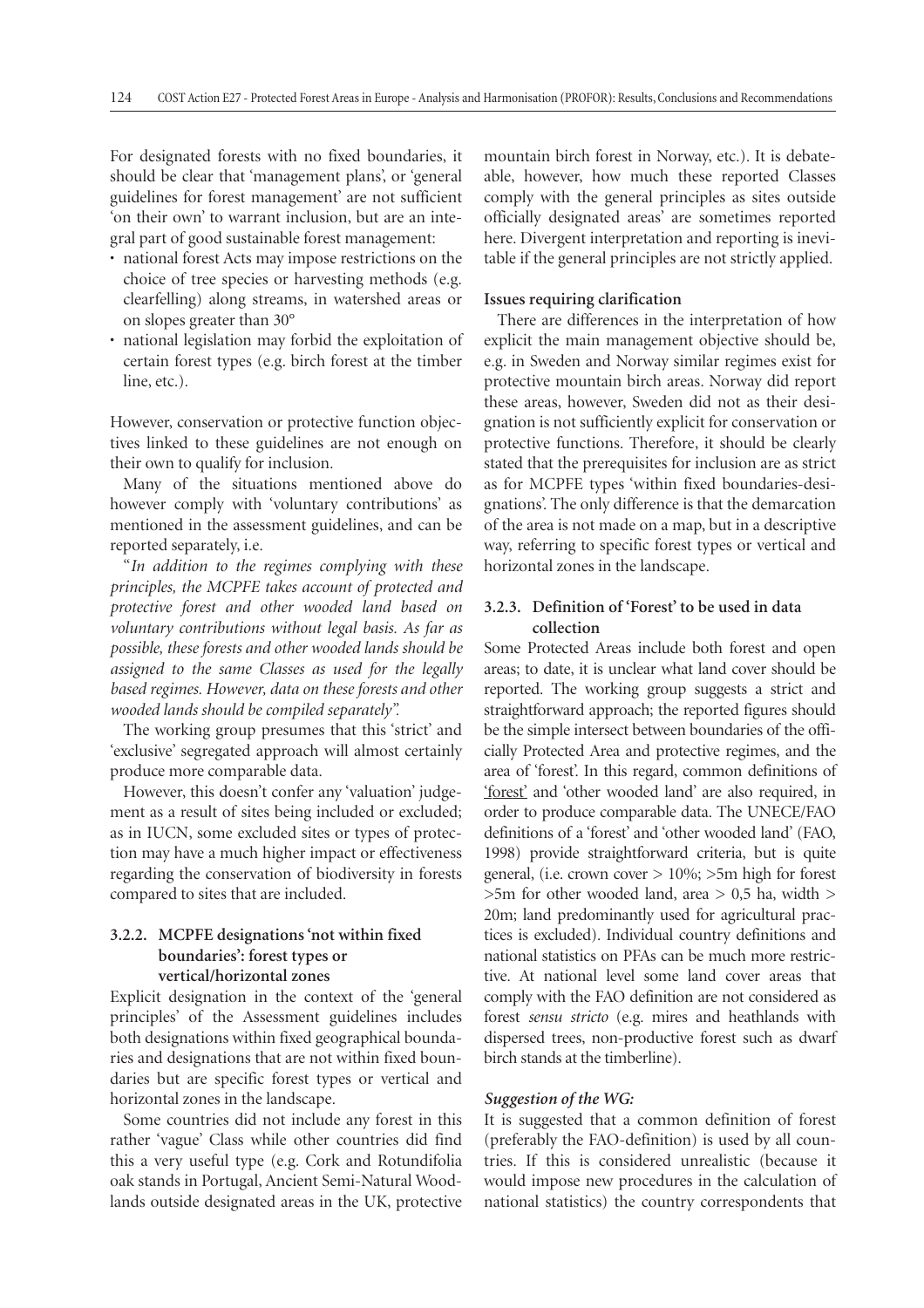use alternative definitions should state what definition of 'forest' and 'other wooded land' was used in the production of their national statistics on PFAs, and provide an estimation of the potential difference if the FAO definition were used.

Results will also depend on how the data is sourced, e.g. satellite data vs. terrestrial surveys. Methodology should also be reported by country correspondents.

However, in order to achieve comparable data, a common use of definition and level of detail in the calculation and acquisition of the data is required.

# **3.2.4. Clarification on activities allowed and management restrictions that apply in the assessment guidelines**

With respect to the activities allowed and restrictions that apply to the different Classes, discussions within the working group concluded that it is virtually impossible to apply general standards and criteria for the whole of Europe for certain activities, as their impact is completely different depending on where they are applied, e.g. commercial berry and mushroom picking is allowed in National Parks in Finland, but has no negative impact on the site, as the areas are remote and the intensity of exploitation is minimal. In Central, Western and Southern Europe however, commercial mushroom and berry picking can be a significant problem, and is often restricted, even in multifunctional forests.

Therefore, instead of trying to formulate general standards, this paper will only highlight the topics that need clarification or which are open to multiple interpretations. Suggestions are made based on specific examples.

## **MCPFE Class 1:**

**Main Management Objective "Biodiversity"**

**Issues requiring clarification**

# *A further explanatory introduction to MCPFE Class 1 is suggested :*

The main management objective is the conservation and further enhancement of Biodiversity, in all its different aspects as defined in the universally endorsed definition of Biodiversity, formulated in the Convention on Biological Diversity (Anon., 1992):

*"Biological diversity" means the variability among living organisms from all sources including, inter alia, terrestrial, marine and other aquatic ecosystems and*

*the ecological complexes of which they are part; this 0includes diversity within species, between species and of ecosystems.*

Conservation of biodiversity in forests may include the conservation of rare genetic resources, protection of species and ecosystems, but also of natural processes.

It is clear that all aspects of biodiversity cannot be fulfilled to their full extent in the same place at the same time. The enhancement of one aspect may lead to a decrease of another, e.g. choosing the option of non-intervention in forests will in the long run lead to a more natural and richer ecosystem, but may lead to a temporary decrease in species richness.

It should also be clear that there is no value ranking order between Classes 1.1 to 1.3: these Classes are complementary (i.e. both strict and managed Protected Areas are required for the conservation of biodiversity).

# **MCPFE 1.1: No Active Intervention**

#### *Guidelines*

- *the main management objective is biodiversity*
- *no active, direct human intervention is taking place*
- *activities other than limited public access and nondestructive research non-detrimental to the management objective are prevented in the Protected Area*

## **Issues requiring clarification**

#### *No active direct human intervention :*

From the replies of country correspondents, the conclusion is drawn that - when interpreted in its strictest sense - there are no areas in Europe that comply with this Class. This is because there must always be the possibility of intervention where emergencies occur. This conclusion is also in accordance with the COST E 4 report on Strict forest reserves in Europe (Parviainen et al, 2000).

It is therefore suggested that a specific addendum be added to the technical interpretation of Class 1.1: In Class 1.1 the main objective is the safeguarding of natural processes to their full extent. This means that no intervention should take place, even if this might cause temporal decline of certain species or habitats, due to natural fluctuations or natural calamities (i.e. fire, inundation, etc.). However, exceptional interventions may be necessary, and therefore allowed in order to prevent catastrophic events outside the area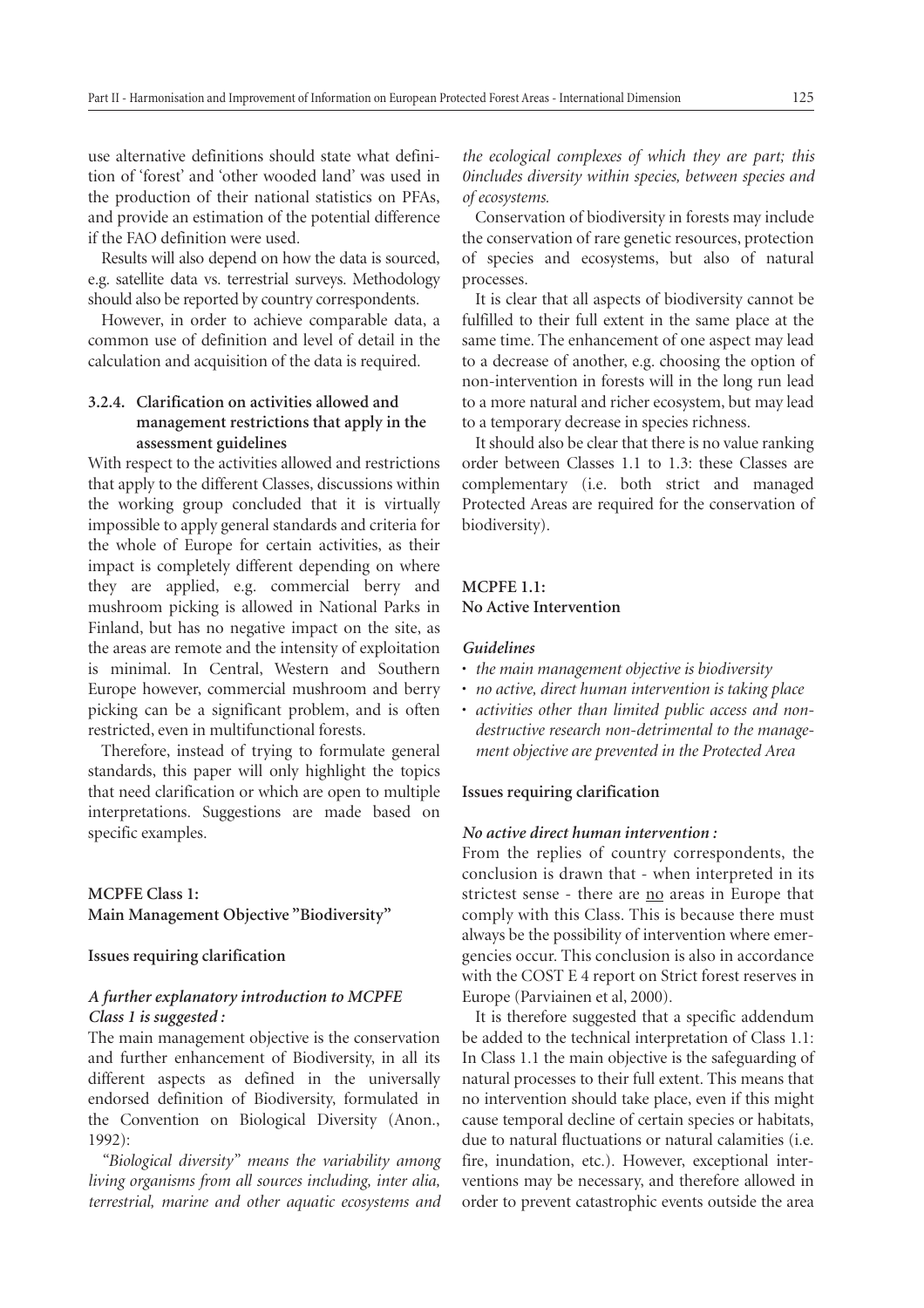emanating from within. Such interventions may be authorised by the relevant authorities only on a caseby-case basis. Interventions inside Class 1.1 areas may only occur if all alternative solutions prove ineffective, e.g. intervention failure in the buffer zone adjacent the PFA. This excludes intervention to prevent or change spontaneous development in the reserve, even if these might cause a collapse of the area itself. (e.g. curative intervention to combat 'biotic disruptions', especially pest outbreaks).'

## *Limited public access:*

The impact of access restrictions can vary greatly depending on local access regimes applied in different countries. If interpreted as 'only access on foot on existent public tracks', this excludes many of the 'strict reserves' in countries where a 'right to roam' exists. However, in other countries this would impose no additional restrictions where, in public forests, access is also limited to existing public tracks.

Also, the impact of 'public access' on the site is very much dependent on:

- local public pressure (remote, sparsely populated area vs. densely populated area)
- vulnerability of the site to human disruption (trampling, fire risk, etc.)

Therefore, it is almost impossible to formulate standard guidelines on access restrictions.

It should be clearly stated that the recreational function is secondary to the scientific and conservation function; public access is not completely restricted, but can only be allowed in so far as it does not in any way contravene the main biodiversity objective (spontaneous development) of the site.

This may imply :

- access on a limited number of existent pathways (or even a 'right to roam' in remote, less vulnerable sites),
- no 'safety measures' (e.g. felling of dangerous trees along tracks) or 'public promotion' of the area;
- minimal maintenance of the access paths is permissible (e.g. removal of logs off pathways into the forest).

#### *Non-destructive scientific research:*

It should be defined to what extent scientific activity is considered as not having an adverse impact on natural processes:

e.g. surveys of saproxylic invertebrates may require capture (and killing) of large numbers of individuals, the temporary or permanent removal of logs (i.e. for incubation); cutting or carving of trees for the placement of trapping devices, 'fogging' of tree crowns, tree ring analysis may require boring or felling of sample trees, soil studies may imply boring and removal of soil samples; digging of 'profile pits', etc.

The following points are suggested:

Permissible activities include scientific sampling in so far as it does not adversely impact the populations of sampled organisms:

- the numbers of sampled individuals fall within the range of natural population fluctuations, e.g. invertebrate inventories using trap devices or collection of seeds for scientific purpose - not as a seed supply/seed resource; mushroom picking for identification, not for consumption, etc.
- The sampling methods only disturb the site to a very limited extent; removal of soil samples, making bore-holes, temporary removal of logs, etc.

All other interventions that have a more permanent effect on the site are not permitted, i.e. felling or killing of trees, permanent removal or relocation of logs, digging of soil profile-pits, sampling methods requiring the use of pesticides (e.g. fogging), etc.

## **Examples of sites in Class 1.1:**

- most 'core-areas' of national parks fit into this Class
- 'scientific reserves' for the study of spontaneous forest dynamics (Naturwaldreservat, Bannwald, Réserve intégrale, integraal bosreservaat, riserva naturale integrale, etc.)

# **MCPFE 1.2: "Minimum Intervention"**

## *Guidelines*

- *the main management objective is biodiversity*
- *human intervention is limited to a minimum*
- *activities other than listed below are prevented in the Protected Area:* 
	- *ungulate/game control*
	- *control of diseases/insect outbreaks\**
	- *public access*
	- *fire intervention*
	- *non-destructive research, non-detrimental to the management objective*
	- *subsistence resource use \*\**
- *in case of expected large disease/insect outbreaks control measures using biological methods are allowed provided that no other adequate control possibilities in buffer zone are feasible.*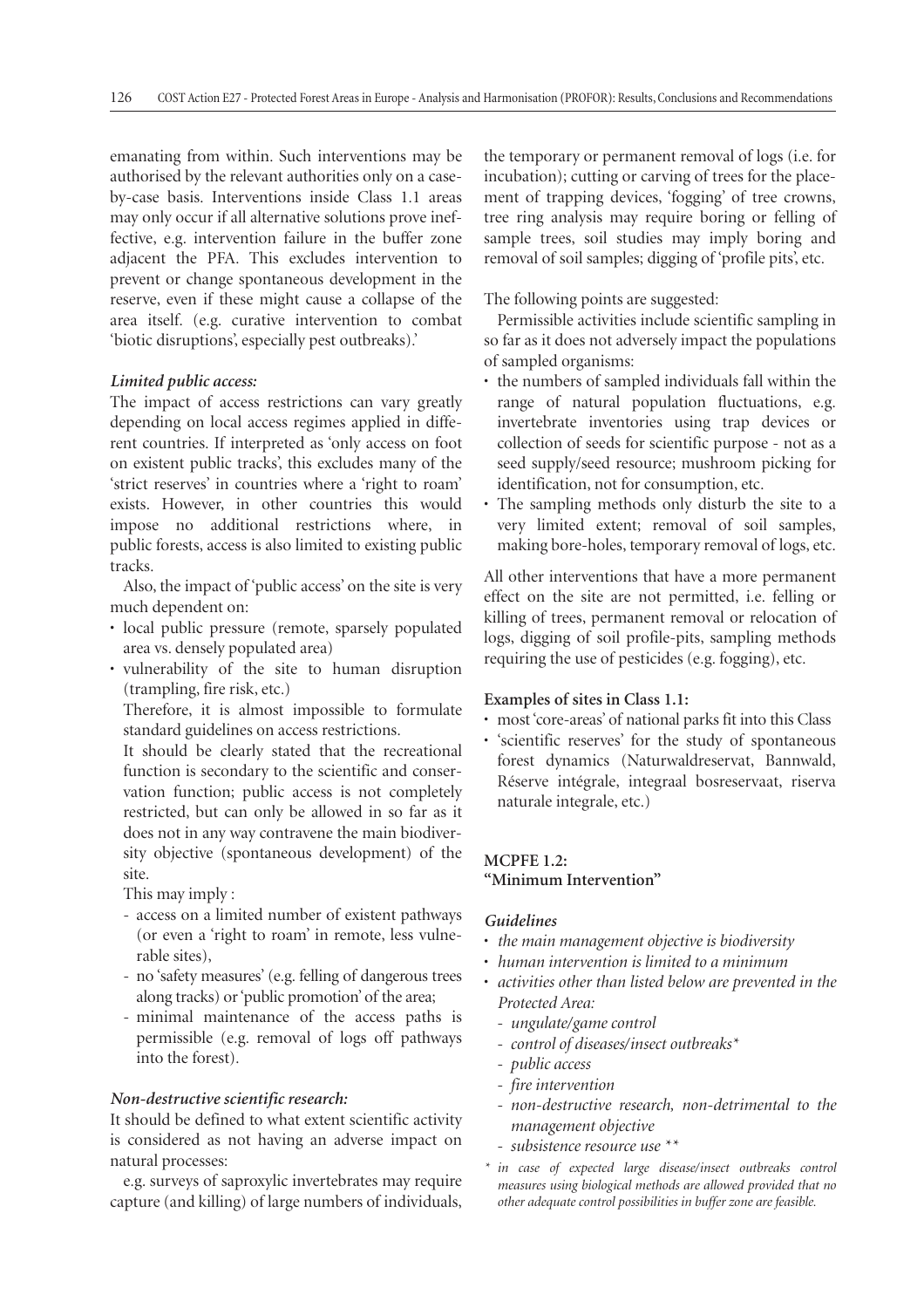*\*\* subsistence use to cover the needs of indigenous people and local communities, in so far as it will not adversely affect the objectives of management.*

As in Class 1.1, Class 1.2 also focuses on the conservation of natural dynamics. However, contrary to Class 1.1, intervention is allowed and the main objective is the safeguarding of natural processes but not necessarily to their full extent.

This Class is indeed relevant to many of the small PFAs in Europe; they are very much influenced by developments outside the site, and may require continual intervention in order to mitigate negative influences from outside the reserve, that may cause unnatural imbalances within the PFA.

#### **Issues requiring clarification**

## *Basic principle of interventions in Class 1.2:*

A limited list of allowable interventions is given, but with no guidance about the basic principle behind any of these possible intervention operations. Intervention is allowed and justified to the extent that it is required to mitigate unnatural imbalances or negative external influences. They are therefore limited to the minimum necessary. The intervention operations applied do not disrupt but support natural dynamics, and are therefore by definition, small scale in nature.

#### *Pest control:*

Further clarification is suggested; follow-up activities such as monitoring the populations of individual species are also allowed (e.g. pheromone and tree traps), as well as small scale 'curative' measures (debarking of infested trees *in situ*) excluding the use of pesticides. However, the removal of old/dead trees is not in line with the principle management objective and is therefore should be avoided.

#### *Fire intervention:*

Following clarification is suggested: an active fire control programme is allowed, not only to prevent calamities outside the PFA, but also to protect the vegetation inside a PFA. Active fire control measures allow for the extinction of fires that spread into the reserve. Preventive measures are normally excluded from the PFA, i.e. no active removal of 'fuel', moribund or dead trees. Fire prevention tracks should preferably be located in the buffer zone of the reserve. They are allowed inside the reserve only in exceptional situations, such as extremely rare and fire sensitive sites (especially in the Mediterranean area,

i.e. isolated, natural broadleaf-remnants, i.e. *Juniperus thurifera* forest, etc.).

#### *Ungulate/ game control:*

Additional specific guidance on this topic is suggested: In areas where no natural control of game populations exist (due to the disappearance of large predators, the provision of alternative anthropogenic food sources such as winter feeding of game, etc.), populations of game within Protected Areas may rise to a level that is detrimental to the site or its natural dynamics. In such cases, game control/culling is allowed in order to keep the population in balance with the ecosystem. Game control measures, however, are exclusively focused on maintaining the biodiversity objectives of the site.

## *Public access:*

Additional specific guidance on this topic is needed as it is open to wide interpretation. The following explanatory note is suggested:

The rules for public access are, in principle, identical to Class 1.1: public access is allowed in so far as it does 'not adversely affect the objectives'. However, in Class 1.2 'minimum intervention' sites, activities 'encouraging' access to the site are sometimes compatible and acceptable:

- guided tours, ecotourism and educational tours, etc.
- guided trails on public footpaths;

In this context, tracks can be maintained and 'safety felling' of dangerous trees adjacent to frequently used tracks may be carried out. Mass events, sports and motorised recreation, are not allowed as they are detrimental or cause too much disturbance to the site.

# *Subsistence resource use (indigenous people and local communities):*

It is suggested that some examples are included that illustrate regional differentiation in the implementation of permissible activities:

- Reindeer husbandry, subsistence hunting and firewood collection by Saami-people in Northern Scandinavia are allowed in Class 1.2 sites; the impact of these activities is so small that it is considered non- detrimental, and hence, do not significantly adversely affect the primary objectives.
- Shelter hut facilities (with firewood) in remote areas in Alpine and Nordic regions should be allowed in this Class.
- Commercial and non-commercial collections of berries and mushrooms by indigenous and local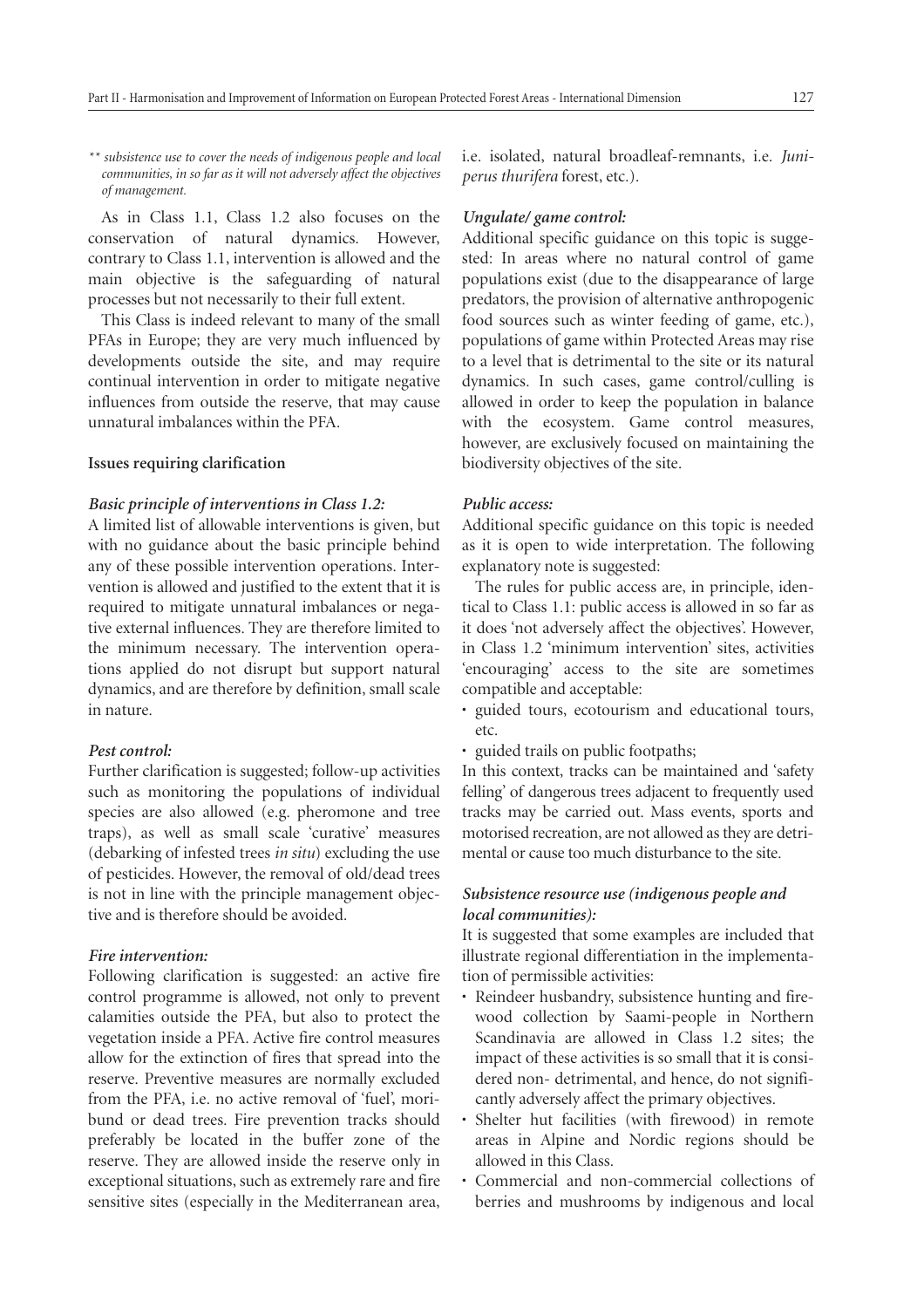communities are permissible in the Northern Scandinavian PFAs within this Class. Due to the inherent very low recreation pressure, these activities are not considered to have a significant adverse effect on the primary objectives.

- Applying the same philosophy, similar activities should be forbidden in densely populated areas:
	- firewood collection by 'local communities' in Central and Southern Europe may well have a negative impact on the natural dynamics of sites.
	- sheep and goat grazing in the Mediterranean and Alpine regions; these are generally detrimental to Protected Areas, and seriously affect the natural dynamics and species composition.
	- large-scale commercial picking of berries and mushrooms in Eastern, Central, Southern and Western Europe.

However, some of these activities may be in line with the management objectives of Class 1.3, and hence permissible in such sites.

# *Possibility for the extension of the allowed activities to cyclic elimination of invasive exotic species :*

Cyclical intervention to allow for the removal of exotic species is a common practice in many reserves in Europe that are left to develop freely. This specific situation is not catered for in the Assessment Guidelines. When the current guidelines are followed, they are to be allocated to Class 1.3, although they are much more in line with the principle of Class 1.2. The principle of cyclical intervention for the removal of invasive exotic species is very similar to pest and game control, activities that are allowed in Class 1.2.

Therefore, it is suggested to extend the allowable activities to include 'control of invasive exotic species'. Further clarification is suggested as follows. Where there is a presence of invasive, exotic species, intervention is allowed, where such species are known to cause serious disruption to natural processes if left uncontrolled (i.e. small scale interventions - cyclical control):

- elimination of seedlings of *Prunus serotina, Rhododendron ponticum, Quercus rubra, Robinia pseudoacacia, Acer negundo, Pseudotsuga menziesii, Ailanthus altissima, etc.*
- control of Muskrat, Grey squirrel, Sika deer, Racoon, Pine Wilt Nematode, etc.

However, sites where larger scale restoration and transformation operations are performed are not included in Class 1.2. This applies even where intervention is considered a short term, isolated activity required to improve the situation and

subsequently allow the forest to develop unmanaged. An intervention is considered to be 'Large scale restoration' when it clearly and visually interferes with natural dynamics or succession of the ecosystem. While this 'transformation/transition phase' is in progress, the PFA complies with Class 1.3 (active intervention).

Transformation activities (which classifies areas into Class 1.3) include:

- Large scale intervention in order to remove populations of invasive, exotic species present in the area (*Robinia pseudoacacia* or *Prunus serotina* removal campaign, removal of mature rhododendron-bushes, girdling or cutting of exotic tree or shrub species, etc.)
- The conversion of plantations towards natural stands
- Removal of conifer plantations in native broadleaf woodlands)
- Conversion of coppice to high forest
- Conversion of even-aged high forest to a more diverse species, structure and age class regime
- Active restoration of natural vegetation, natural water regimes (subsequent to previous drainage).

Once the transformation or 'primary installation works' are performed, a minimum intervention regime can be imposed with periodic control and small scale intervention. Subsequently, the site may be reclassified into Class 1.2.

#### **Examples of sites in Class 1.2:**

- National parks in Northern Finland; no forest operations are allowed, but reindeer husbandry and subsistence use by Saami people are allowed; free right to roam
- 'Minimum intervention' forest and nature reserves in the UK, Ireland, Belgium, and The Netherlands; no further forest operations allowed and spontaneous development only. However, small scale interventions to remove invasive exotic species such as *Rhododendron ponticum, Prunus serotina*, etc., are undertaken in order to prevent their spread over the entire area and disrupt natural processes and/ or suppress indigenous species regeneration. Also, the control of sika-deer and grey squirrel is allowed in Ireland and the UK
- 'strict reserves' in Central Europe where game control is currently allowed, in order to prevent overstocking by game, thereby disturbing the natural regeneration of palatable species.
- Some National Parks in Spain (like Sierra Nevada National Park) the Spanish classification term is "Parque Nacional", i.e. natural areas, with limited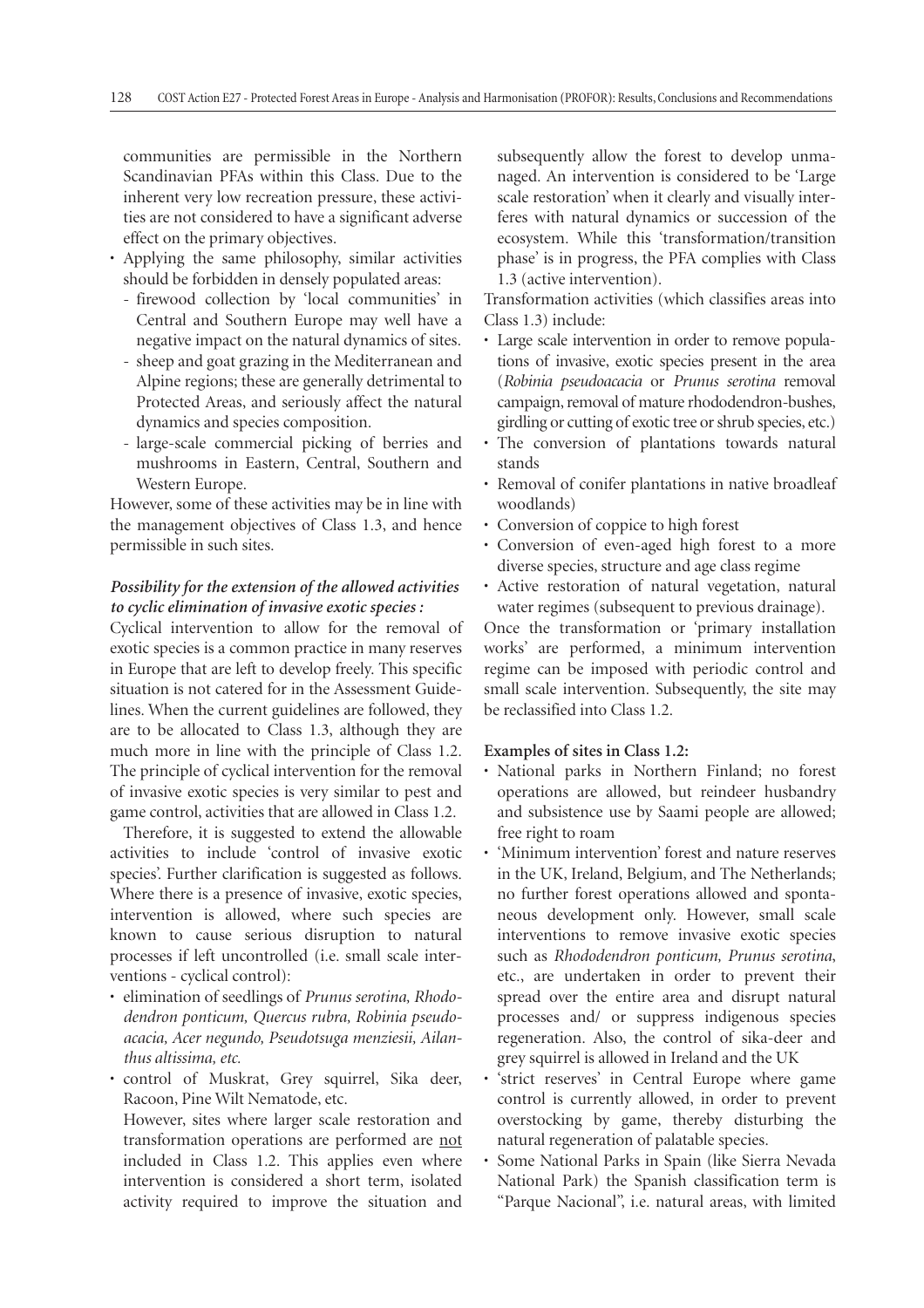human exploitation, which are protected due to the beauty of their landscapes, the representativeness of their ecosystems and the uniqueness of their flora. They have ecological, aesthetic, educational and scientific values whose conservation deserves special attention. One of the main management programs in Sierra Nevada deals with the prevention and extinction of forest fires. As a consequence, one of the main objectives of the Ordnance Plan is 'Defending the natural space against forest fires'.

## **MCPFE 1.3:**

## **"Conservation Through Active Management"**

# *Guidelines*

- *the main management objective is biodiversity*
- *a management regime with active interventions directed to achieve the specific conservation goal of the Protected Area is taking place*
- *any resource extraction, harvesting, silvicultural measures detrimental to the management objective as well as other activities negatively affecting the conservation goal are prevented in the Protected Area*

There is a lot of confusion surrounding the inclusion of protected forests where even limited commercial extraction of timber (or other financial revenue from hay, meat, etc.) occurs. The guidelines on management regime may lead to a wide spectrum of interpretation ranging from 'pure conservation management' to 'good multifunctional forest practice with special attention to biodiversity'. On the other hand, management in Class 1.3 sites may involve similar techniques as in multifunctional forests.

#### **Issues requiring clarification**

It is suggested that additional specific guidance on this topic be provided in an explanatory note: The key element is that all sites in Class 1.3 should comply with the primary management objective of 'biodiversity' and especially to the *general principles:*

- Existence of a legal basis
- Long term commitment (minimum 20 years)
- Explicit legal designation for the protection of biodiversity

The primary objective (conservation of biodiversity) should be clearly stated via the conservation status of the site, which should have a legal basis, with a long term commitment linked to an explicit designation. Therefore, only 'officially designated Protected Areas'

may be included (i.e. with defined borders - or where a specific forest association occurs which has no fixed geographic boundaries).

Active management is consequently performed solely as a function of this objective. Management may produce marketable goods as by-products, which may result in commercially viable or lossmaking activities. However, the production of marketable goods should never be the primary goal, but rather a subsidiary or secondary objective as a result of management to achieve the primary 'biodiversity' objective.

Active management will primarily be focused on two key aspects:

#### • *restoration management:*

Many Protected Areas have been drastically altered by man over past centuries and may need a long term restoration programme to be restored. This may include transformation of plantations to natural forest stands, restoration of natural groundwater regimes, removal of stands comprised of invasive exotic species (e.g. *Rhododendron, Prunus serotina, Robinia*) etc. This restoration programme normally has a limited timeframe (i.e. 10-20 years). Thereafter, non-intervention management, minimum-intervention or continual active intervention for biotope or species conservation are all possible.

• *active management for specific biotopes or species conservation:*

In many Protected Areas, active management is performed in order to conserve or restore specific biotopes and associated species. Management often consists of ancient management regimes that are no longer commercially viable and are therefore dying out. Consequently, the cessation of management endangers species associated with these ancient management regimes.

# **Examples of activities that fulfil the requirements of ancient management regimes:**

- Prescribed burning and 'slash and burn' as a specific measure for the protection of threatened species, as performed in Koli National Park (FIN)
- Coppice and coppice with standards management performed or reinstalled for the conservation of rare butterflies and vegetation, in nature reserves in the UK, Belgium, Germany, etc.
- Transformation of neglected even-aged semi natural woodlands (previously coppice-with-standards) to optimise species and structural diversity (IRL)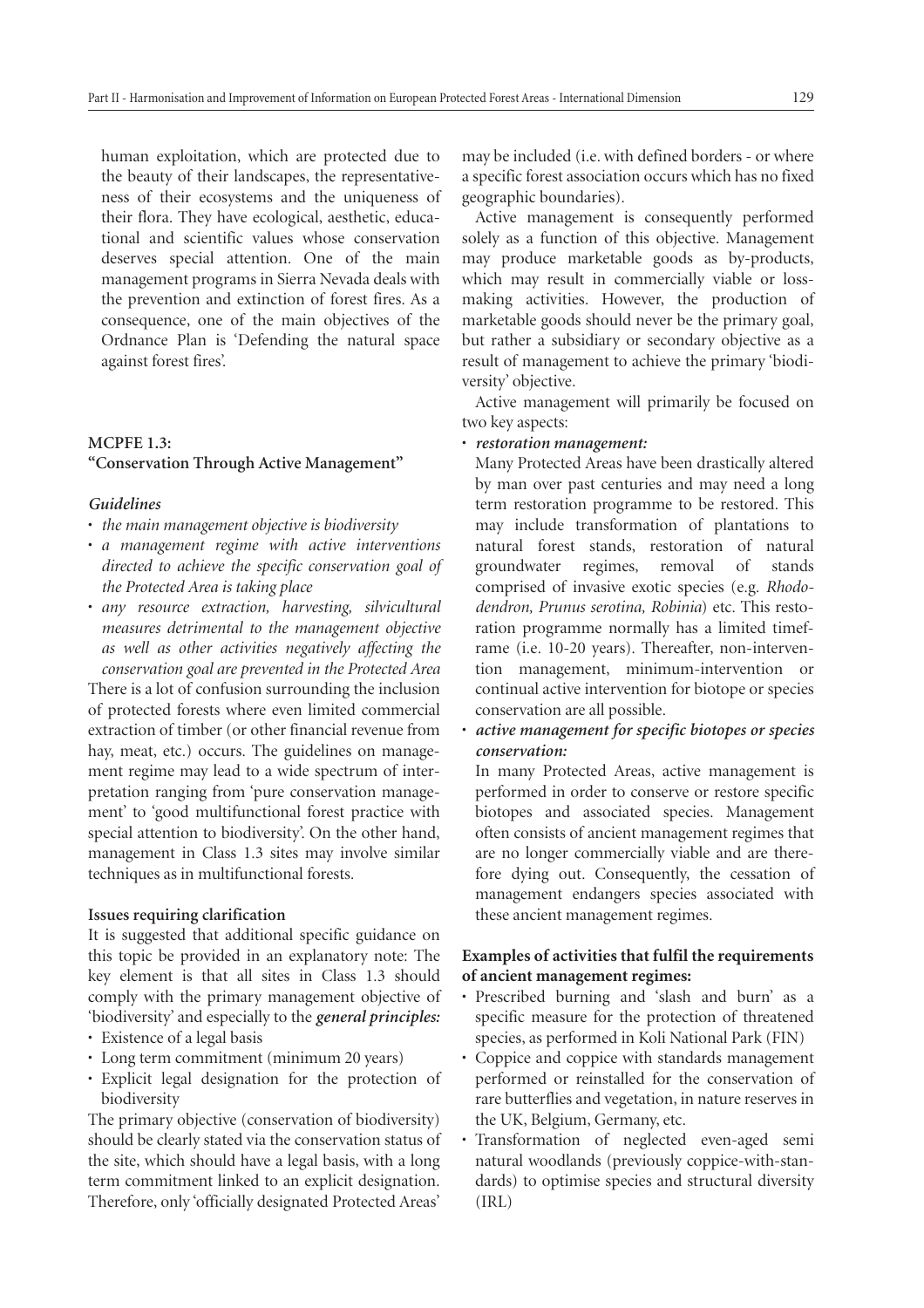- Cutting and mowing of forest tracks and glades for the conservation of rare light-demanding species in nature reserves in the UK, Belgium, Netherlands, etc
- mowing of mixed larch-spruce forests to create specific open agro-forestry systems of "Lärch-Wiesen" in alpine regions for conservation of light demanding species (Austria, Germany, Italy and Switzerland)
- Removal and control of invasive exotic species e.g. *Rhododendron sps.* in Ireland
- Forest grazing (wood pasture) created or maintained in order to keep a specific open woodland mosaic and the diversity (i.e. fungi, plants, birds, etc.) associated with it, as performed in nature reserves in the Netherlands and Belgium, the New Forest National park (UK), the Borkener Paradis nature reserve (Germany), etc.

# **Examples of sites that should not be included in Class 1.3:**

- Coppice and coppice with standards management systems in multifunctional forests where a specified conservation status does not exist.
- Species protection programmes in the context of regular forest management (outside specified conservation sites); the conservation of rare and vulnerable biotopes or specific species is considered an important aspect of sustainable multifunctional forest practice. It has a very important contribution to the overall conservation of species and habitats, but should not be included in the reporting of PFAs.
- Transformation of man-made forests to natural forest stands as part of a management objective in local, regional or national forest strategies (i.e. aimed at more stable or more 'attractive' forests) or in the context of a local management plan.
- Forest grazing as a commercial activity, even when in harmony with forest and conservation goals, but outside explicitly designated Protected Areas (e.g. Pig and Cattle grazing in Dehesalandscapes outside Protected Areas in Spain and Portugal).

Natura 2000 sites do not automatically fulfil the requirements of Class 1.3. If Natura 2000 sites comply with the General Principles stated in Annex 2 of MCPFE Resolution 4, the affiliation to Classes 1.1, 1.2, 1.3 or 2 of each individual site should be examined on a case by case basis.

## **MCPFE Class 2:**

# **Main Management Objective: "Protection of Landscape and Specific Natural Elements"**

## *Guidelines*

- *interventions are clearly directed to achieve the management goals landscape diversity, cultural, aesthetic, spiritual and historical values, recreation, specific natural elements*
- *the use of forest resources is restricted*
- *a clear long-term commitment and an explicit designation as specific protection regime, defining a limited area is existing*
- *activities negatively affecting characteristics of landscapes or/and specific natural elements mentioned are prevented in the Protected Area*

This Class is less strictly defined as previous Classes, and appears to cover a wider range of forest management regimes. This Class was almost certainly envisaged, bearing in mind the type of conservation applied in 'regional parks', 'natural parks' etc: i.e. sites of important scenic beauty that have received an official status of protection. Management objectives are a delicate balance between commercial activities (agriculture, forestry) and conservation of landscape with specific elements of historic and natural value. It often involves incentives for conservation and restoration and for the promotion of compatible types of recreation.

Countries may however be tempted to interpret it as broadly as possible to include all semi-natural woods outside officially designated 'conservation areas' (class 1). Moreover, the specific aspects of 'landscape protection' are not always clearly defined; all forests have, to a certain extent, an important function in 'shaping' and conserving the landscape. The simple conservation of forest against deforestation could in this sense be considered as an important protective measure toward landscape conservation.

As shown in the figure 1 and 2 in chapter 3.3, this appears to be the Class that causes the most confusion: differences in interpretation may lead to the inclusion or exclusion of vast proportions of the forest area.

## **Issues requiring clarification**

*Additional technical guidelines* are suggested which emphasise that only sites that comply with the general principles should be included, i.e. forests within the boundaries of specifically designated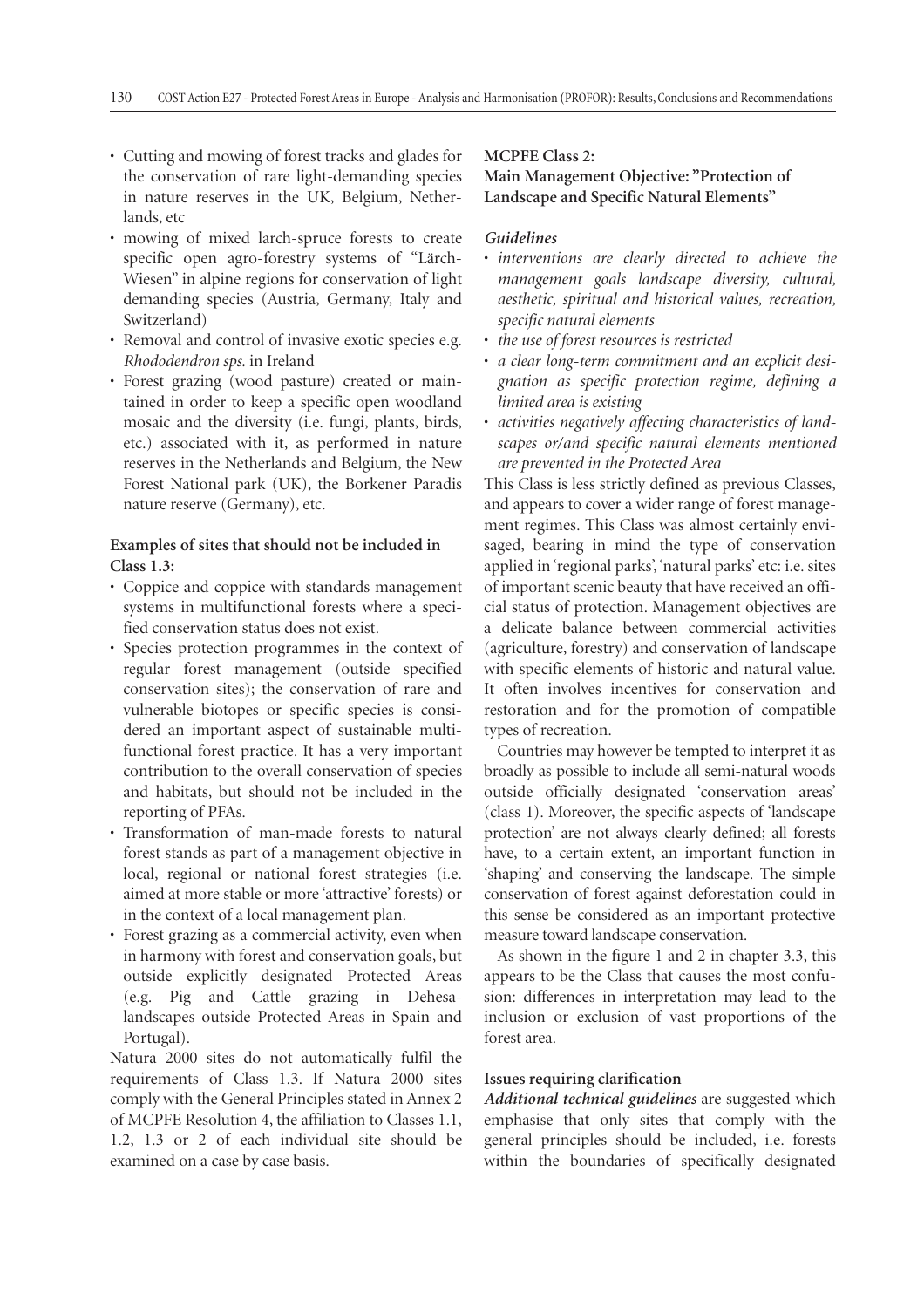protected landscapes, and designated in law. Consequently, the site should be managed for landscape protection/conservation. All other functions are subordinate to the conservation and development of the aesthetic, socio-cultural or historical values of the landscape, of which the forest is an integral and essential component.

Commercial forestry is still possible in some of these sites, as long as it complies with the primary objective of landscape protection. Regulations within protected landscapes may therefore include important restrictions on forest management (e.g. construction of forest roads, tree species composition, harvesting methods, use of clearfelling, etc.), or even forbid the continuation of specified commercial forestry activities. In most cases however, the continuation of regular multifunctional forestry operations is possible in protected landscapes, as long as it does not contravene the landscape conservation goals. It remains unclear how the guideline 'the use of forest resources is restricted' is to be interpreted. Is it an absolute requirement that management restrictions are imposed and if so, how important should these restrictions be.

The addition 'and specific natural elements' also requires further elaboration. It is very unclear what is meant. Because of the similarity of terminology, it could be assumed that this coincides with the definition of an IUCN Protected Area Management Category III: 'natural monument': *features of outstanding significance (appropriate natural features include spectacular waterfalls, caves, craters, fossil beds, sand dunes and marine features, along with unique or representative fauna and flora; associated cultural features might include cave dwellings, cliff-top forts, archaeological sites, or natural sites which have heritage significance to indigenous peoples.* However, other interpretations are also possible. In its current formulation, it has already been interpreted as 'key biotopes in commercial or certified forests' or 'habitats of the Habitat directive' and even 'all natural and semi-natural forests that receive a close-to-nature or traditional management'. All of these are or can be regulated in a legally binding long term commitment.

In particular, the situation vis avis Natura 2000 sites must be clarified in this context: habitats (that comply with the Habitats Directive) may indeed be considered as 'specific natural elements' and there are long term legally binding commitments for all sites that are officially designated as 'Special Area of Conservation' with fixed geographical boundaries.

#### **Examples of sites that fulfil the requirements:**

- forest within most European 'National Parks' (that comply with IUCN Category V, and not with Category II), Regional parks, Regional natural parks, Natural parks,
- forests within official 'protected landscapes' or 'protected natural monuments'

#### **MCPFE 3 Class 3:**

**Main management objective 'protective functions'**

## *Guidelines*

- *management is clearly directed to protect soil and its properties or water quality and quantity or other forest ecosystem functions, or to protect infrastructure and managed natural resources against natural hazards*
- *Forests and other wooded lands are explicitly designated to fulfil protective functions in management plans or other legally authorised equivalents*
- *any operation negatively affecting soil or water or the ability to protect other ecosystem functions, or the ability to protect infrastructure and managed natural resources against natural hazards is prevented*

Protective forests are essentially beyond the scope of this aspects of classification. They are not covered in the IUCN Protected Area Management Categories and are not PFAs as such. In the MCPFE State of Europe's Forests (MCPFE, 2003b) they are also reported separately.

In the annex to the Vienna Declaration however, they are incorporated in the 'Assessment Guidelines for Protected and Protective Forests in Europe' (MCPFE, 2003a). Hence, the issue of protective forests in the context of MCPFE assessment were covered in the work of COST Action E27.

#### **Issues requiring clarification**

The wording 'with respect to management plans' is rather confusing and almost certainly contradicts the general principles, where an explicit designation is required. Management plans *are considered* to be technical executive supporting documents and are not considered to be sufficient on their own, especially as they may not provide guarantees toward a long-term commitment.

Only forests that are specifically designated as 'protective forests' for the protection of soil cover, and forests in watershed protection areas, should be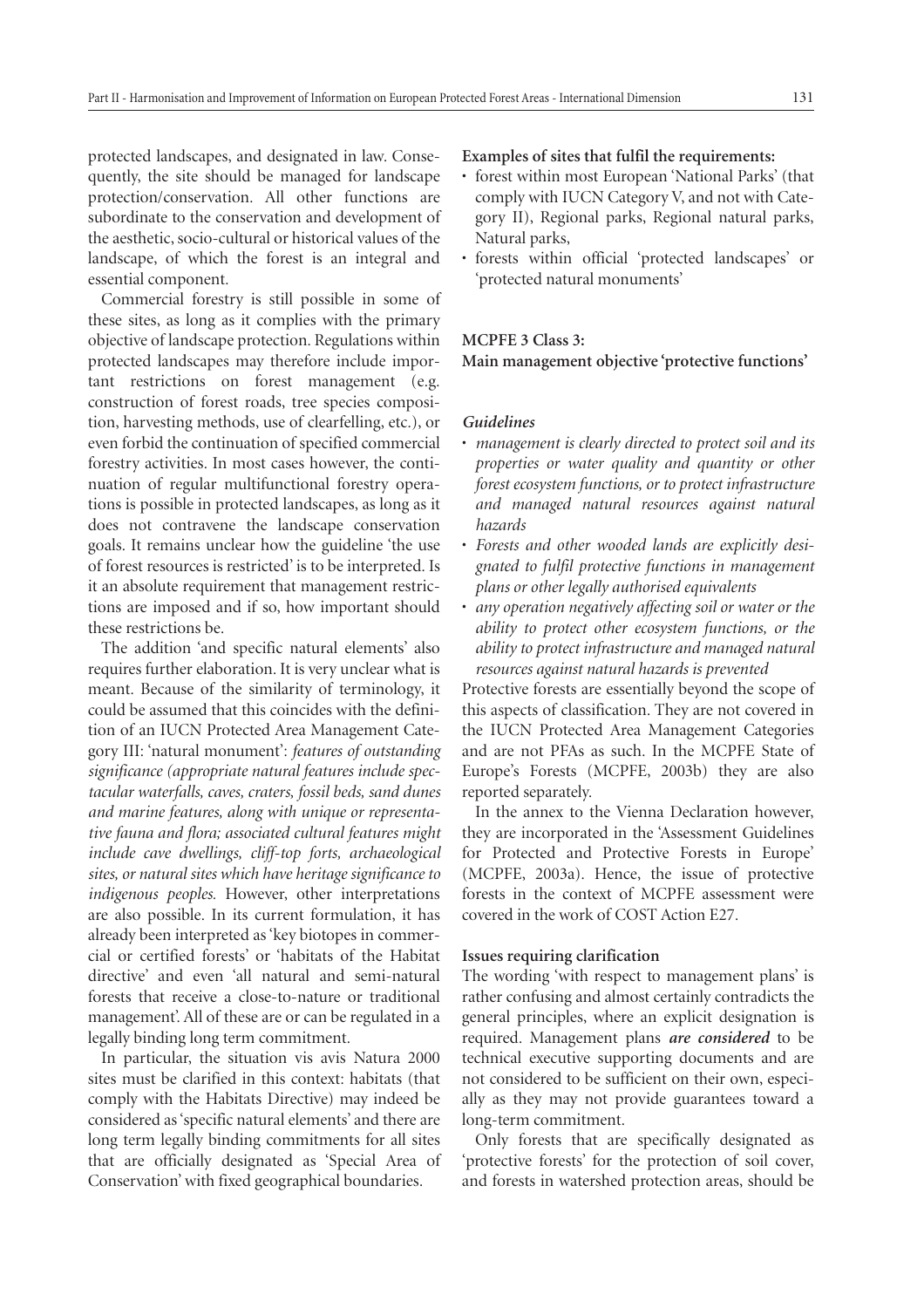included. These areas have all been explicitly designated and involve long-term commitments.

Officially designated protective forests always require an extra, specific explicit designation. Reference can be made in a management plan, but is given additional status via this explicit designation, which is the only way it can be officially recognised as 'protective forest'.

#### **Examples of sites that fulfil the requirements:**

- Forests within the borders of official 'protective forests', explicitly designated by means of a Ministerial Act, law or decree. Specific restrictions on tree felling or clearfell size may also be imposed.
- Forests within the borders of state-endorsed watershed areas; specific restrictions on tree species composition or the use of herbicides may be imposed.

#### **Examples of sites that do not fulfil the requirements:**

Protective zones identified in the context of a management plan; these have not been endorsed at a higher (i.e. national or International) level and are therefore not considered to be explicit enough.

Forests managed under specific management regimes, imposed through forest administration directives, e.g. where forests border streams (i.e. buffer zones - no plantation of conifers allowed within defined areas adjacent streams; no clearfelling allowed, etc.): these designations are not explicit enough, rather they are considered as regulations for 'good forest practice'.

## **References**

- ANON., 1992: Convention on Biological diversity. Adopted at the United Nations 1992 Earth Summit in Rio de Janeiro. http://www.biodiv.org/convention/convention.shtml
- DUDLEY, N. & STOLTON, S., 2003: Biological diversity, tree species composition and environmental protection in regional FRA-2000. Geneva Timber and Forest Discussion paper 33. UN-ECE and FAO, Rome.
- DUDLEY, N. & PHILLIPS, A., 2006: Forests and Protected Areas: Guidance on the use of the IUCN Protected Area management Categories. WCPA Best Practice Protected Area Guidelines Series No. 12 - IUCN, Gland, Switzerland and Cambridge, UK. 58pp.
- EUROPARC & IUCN, 2000: Guidelines for Protected Area Management Categories Interpretation and Application of the IUCN Management Categories for Protected Areas in Europe, second corrected version.
- FAO, 1998: FRA 2000 Terms and Definitions, Forest Resource Assessment Programme Working Paper number 1, Rome.
- FAO, 2001: Global Forest Resources Assessment Main Report. FAO Forestry Paper 140, FAO Forestry department – Rome; www.fao.org/forestry/site/7949/en
- FAO, 2006: Global Forest Resources Assessment 2005. Progress towards sustainable forest management. FAO Forestry Paper 147, 320 pp. FAO – Rome.
- FRANK, G., LATHAM, J., LITTLE, D., PARVIAINEN, J., SCHUCK, A., VANDEKERKHOVE, K., 2005: Analysis of Protected Forest Areas in Europe - Provisional Results of COST Action E27 PROFOR. In: Commarmot, B.; Hamor, F. D. (eds): Natural Forests in the Temperate Zone of Europe. Values and Utilisation. Conference 13-17 October 2003, Mukachevo, Ukraine. Proceedings. Birmensdorf, Swiss Federal Research Institute WSL; Rakhiv, Carpathian Biosphere Reserve. 377-386.
- FRANK, G. & PARVIAINEN, J., 2006: MCPFE Information Document on Data Collection and Compiling the Statistics on Protected and Protective Forest and Other Wooded Land in Europe. Warsaw. Ministerial Conference on the Protection of Forests in Europe, Liaison Unit Warsaw.
- IUCN, 1994: Guidelines for Protected Area Management Categories. Gland, Switzerland, Commission on National Parks and Protected Areas (CNPPA), World Conservation Union (IUCN) and Cambridge, UK, UNEP World Conservation Monitoring Centre (WCMC). IUCN, Gland, Switzerland and Cambridge, UK.261pp.
- LATHAM, J., FRANK, G., FAHY, O., KIRBY, K, MILLER, H. & STIVEN, R. (eds), 2005: Cost Action E27 Protected Forest Areas in Europe – Analysis and Harmonisation (PROFOR): reports of signatory States. BFW – Vienna.
- MCPFE, 2003a: Annex 2 to Vienna resolution 4 MCPFE-Assessment guidelines for protected and protective forest and other wooded land in Europe. IN : Fourth Ministerial Conference on the Protection of Forests in Europe – Conference Proceedings, 28-30 April 2003, Vienna, Austria.
- MCPFE, 2003b: State of Europe's Forests 2003. The MCPFE Report on Sustainable Forest Management in Europe. Jointly prepared by the MCPFE Liaison Unit Vienna and UN-ECE/FAO.
- PARVIANEN, J., KASSIOUMIS, K., BÜCKING, W., HOCHBICHLER, E., PÄIVINEN, R., LITTLE, D. ,2000: COST Action E4: Forest Reserves Research Network. Missions, Goals, Linkages, Recommendations and Partners. Final Report. Joensuu, Finland. In: European Commission (ed.): COST Action E 4. Forest Reserves Research Network. 377 pp. Luxemburg. ISBN 92-894- 0155-9.
- PARVIAINEN, J., FRANK, G., 2003: Protected forests in Europe. approaches harmonising the definitions for international comparison and forest policy making. Journal of Environmental Management 67 (2003): 27-36.